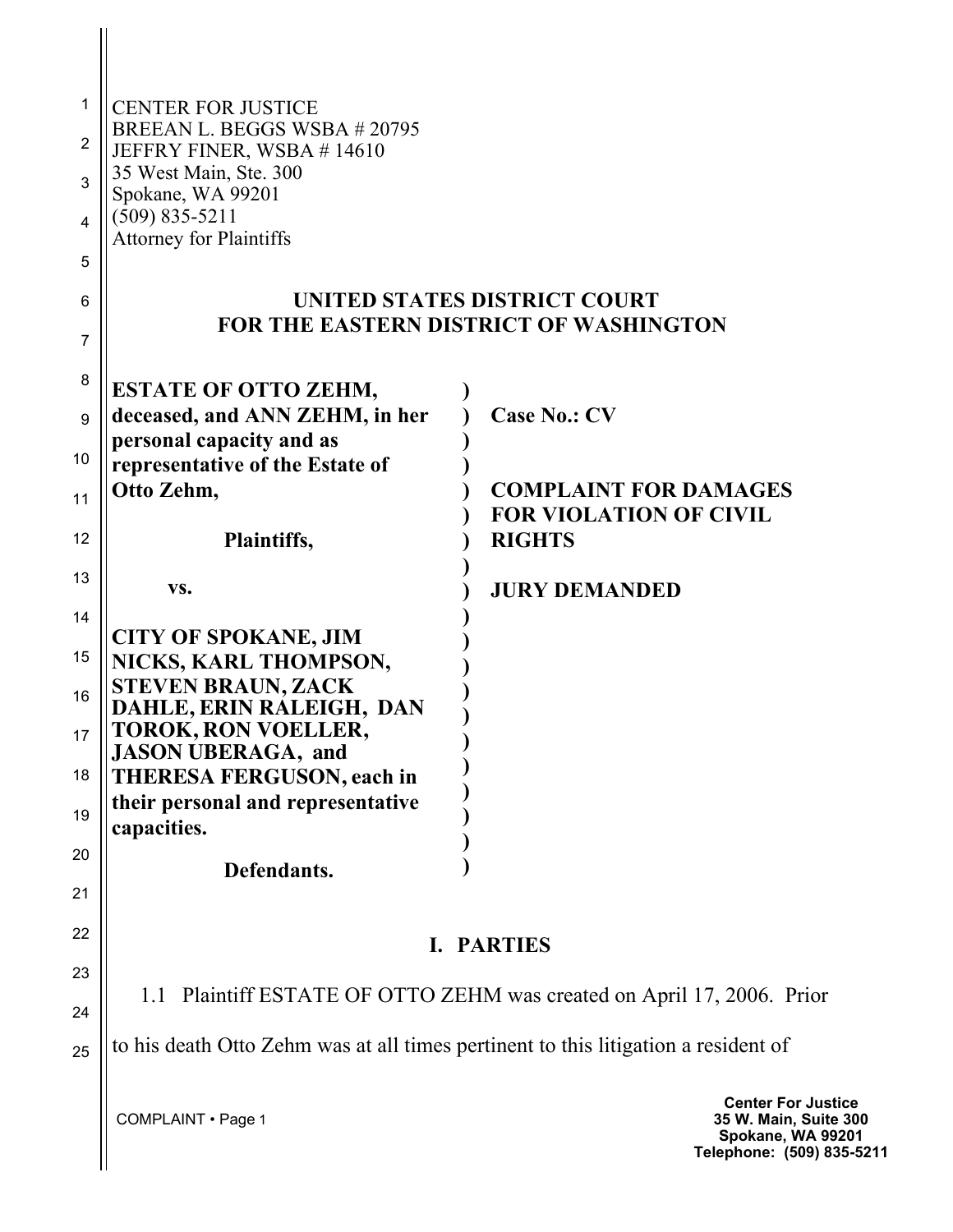Spokane County. ANN ZEHM was appointed personal representative of the Estate of Otto Zehm on April 17, 2006, and her appointment was renewed on February 13, 2009.

1.2 Plaintiff ANN ZEHM is and has been at all times pertinent to this litigation a resident of the State of Washington, residing in the Eastern District of Washington. Plaintiff ANN ZEHM is the natural mother of Otto Zehm, deceased. ANN ZEHM brings claims on behalf of the Estate of Otto Zehm and on her own behalf.

1.3 Defendant CITY OF SPOKANE is a municipality in the State of Washington and employer/principal of the individuals responsible for determining custom and policy for its Police Department's use of force and investigations.

1.4 Defendant JIM NICKS, at all times pertinent to this complaint was the Acting Chief of Police for the City of Spokane and a municipal policy maker. Jim Nicks is sued in his personal and representative capacity.

1.5 Defendant KARL THOMPSON, at all times pertinent to this complaint was a law enforcement officer employed by the City of Spokane. Officer Thompson is sued in his personal and representative capacity.

1.6 Defendant STEVEN BRAUN, at all times pertinent to this complaint was a law enforcement officer employed by the City of Spokane. Officer Braun is sued in his personal and representative capacity.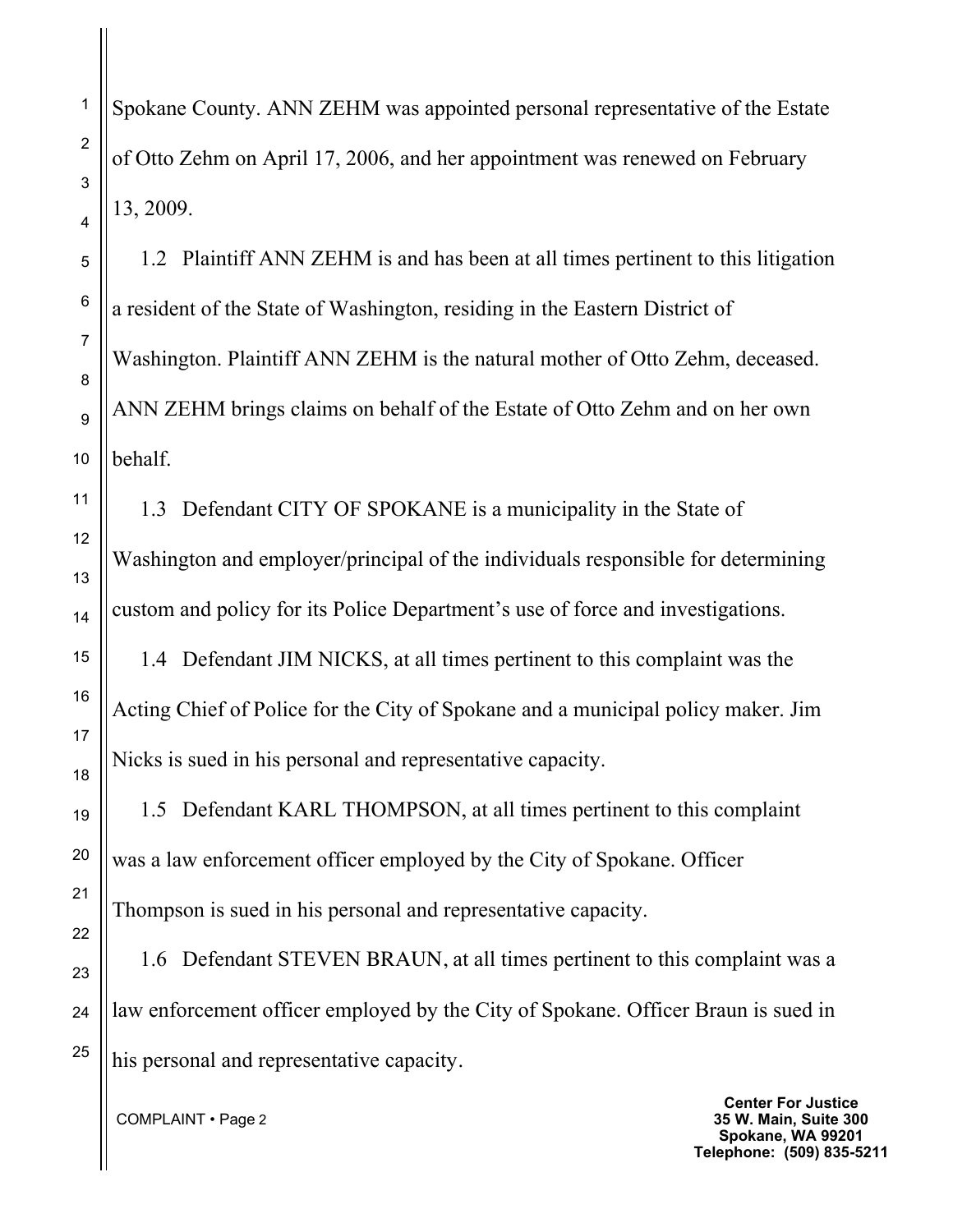1.7 Defendant JASON UBERAGA at all times pertinent to this complaint was a law enforcement officer employed by the City of Spokane. Officer Walker is sued in his personal and representative capacities.

1.8 Defendant ZACK DAHLE at all times pertinent to this complaint was a law enforcement officer employed by the City of Spokane. Officer Dahle is sued in his personal and representative capacities

1.9 Defendant ERIN RALEIGH at all times pertinent to this complaint was a law enforcement officer employed by the City of Spokane. Officer Raleigh is sued in her personal and representative capacities.

1.10 Defendant DAN TOROK at all times pertinent to this complaint was a law enforcement officer employed by the City of Spokane. Officer Torok is sued in his personal and representative capacities.

1.11 Defendant RON VOELLER at all times pertinent to this complaint was a law enforcement officer employed by the City of Spokane. Officer Voeller is sued in his personal and representative capacities.

1.12 Defendant THERESA FERGUSON at all times pertinent to this complaint was a law enforcement officer employed by the City of Spokane. Officer Ferguson is sued in her personal and representative capacities.

#### **II. JURISDICTION AND VENUE**

2.1 All acts complained of occurred in the Eastern District of Washington.

COMPLAINT • Page 3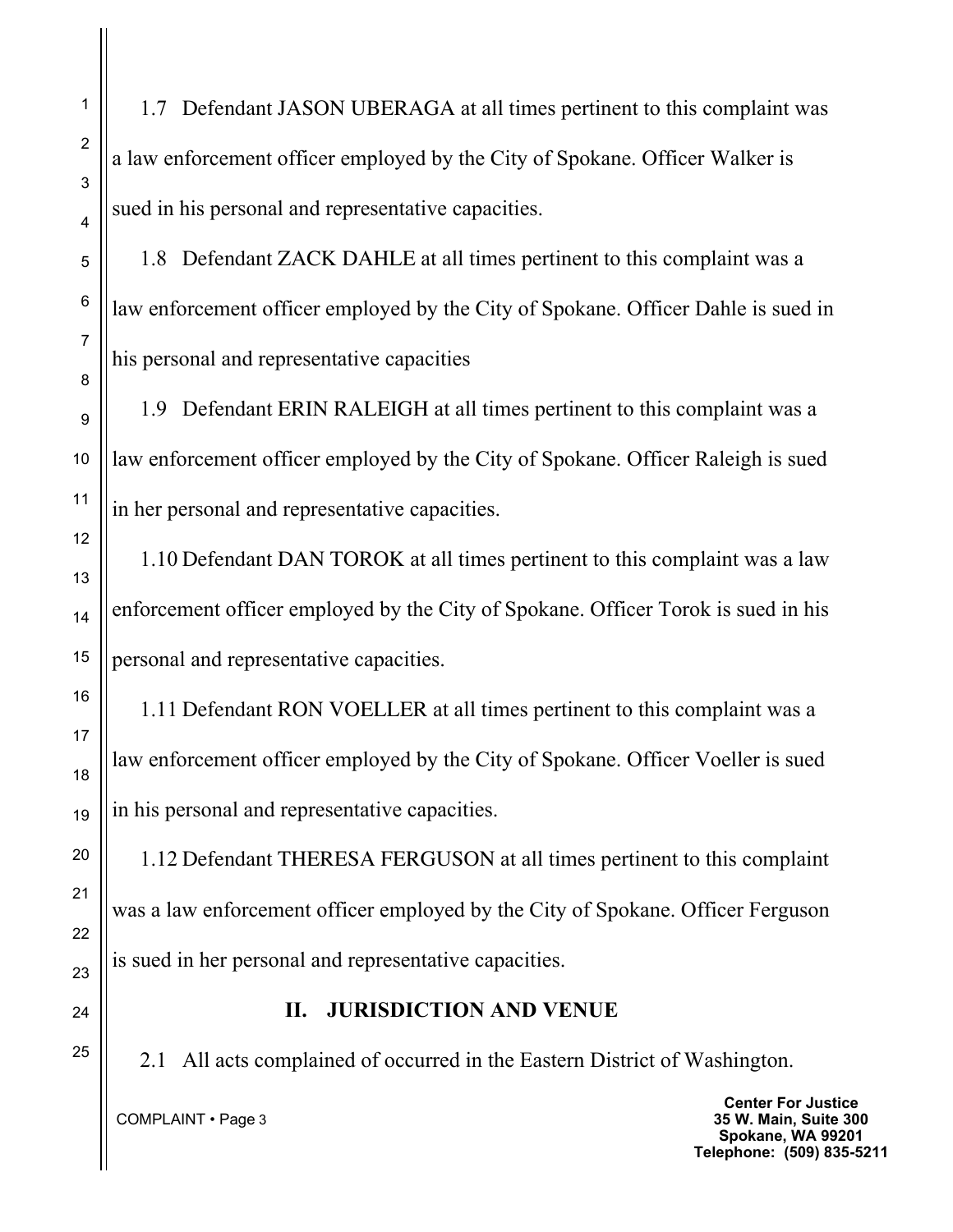2.2 Venue is proper in the United States District Court for the Eastern District of Washington.

2.3 Jurisdiction is proper in the United States District Court pursuant to Title 42, United States Code § 1988; Title 28 USC § 1331; and 28 USC § 1343(a)(3).

2.4 This court has personal and subject matter jurisdiction.

# **NO SUPPLEMENTAL JURISDICTION**

2.5 In this complaint, Plaintiffs do not request relief for state law claims and do not seek supplemental jurisdiction.

2.6 Solely for the purpose of establishing predicate acts and circumstances in support of their *federal* claims, Plaintiffs reference specific state-law violations where applicable.

## **RESERVATION OF RIGHT TO AMEND FOR STATE-LAW CLAIMS AND SUPPLEMENTAL JURIDICTION**

2.7 On February, 12, 2009, Plaintiffs presented a non-judicial notice of claim to the City of Spokane alleging solely state-law claims.

2.8 Plaintiffs reserve the right to amend this complaint and include their state-

law claims upon the expiration of the 60-day statutory period.

COMPLAINT • Page 4

///

///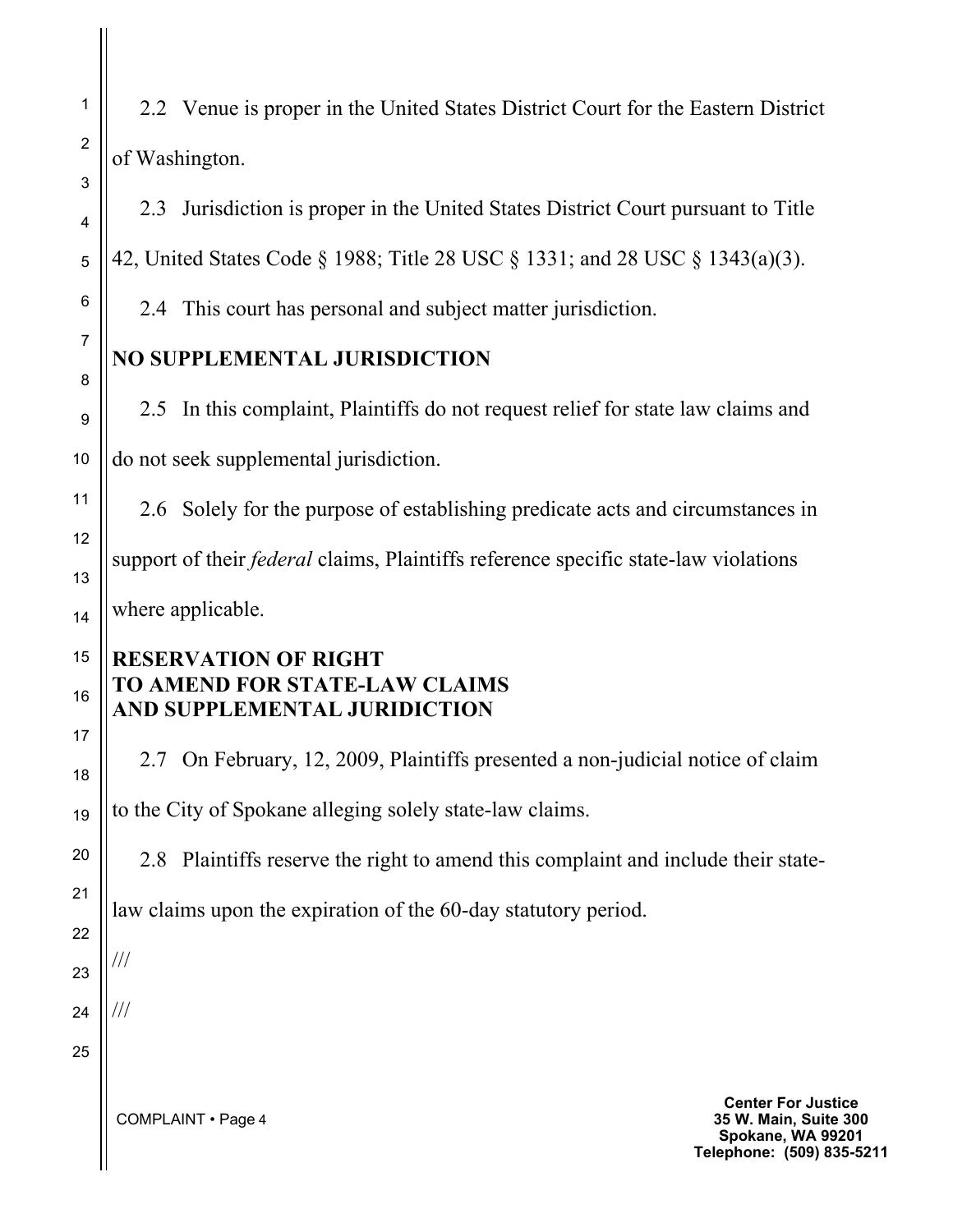**III. FACTS Introduction: SPOKANE POLICE TRAINING & POLICIES** 3.1 Spokane Police are trained to follow the Police Department's rules, regulations, and policies regarding seizure of suspects. 3.2 This training includes the proper use of force against individuals being seized. 3.3 The training requires proportionate responses and prohibits the use of disproportionate force. 3.4 The Spokane Police Department's use of force policy prohibits the use of weapons against passive resistance. 3.5 The Spokane Police Department's use of force policy prohibits the use of deadly force against passive resistance. Deadly force, in part, includes an officer using his or her baton to strike a detainee in the head. 3.6 Spokane Police are also given instruction — as part of their initial and on-going training — regarding the civil rights of individuals detained, seized and arrested. 3.7 Spokane Police are instructed that federal law prohibits police from unreasonable seizures of persons, including the unreasonable use of force to effectuate a seizure.

> **Center For Justice 35 W. Main, Suite 300 Spokane, WA 99201 Telephone: (509) 835-5211**

1

2

3

4

5

6

7

8

9

10

11

12

13

14

15

16

17

18

19

20

21

22

23

24

25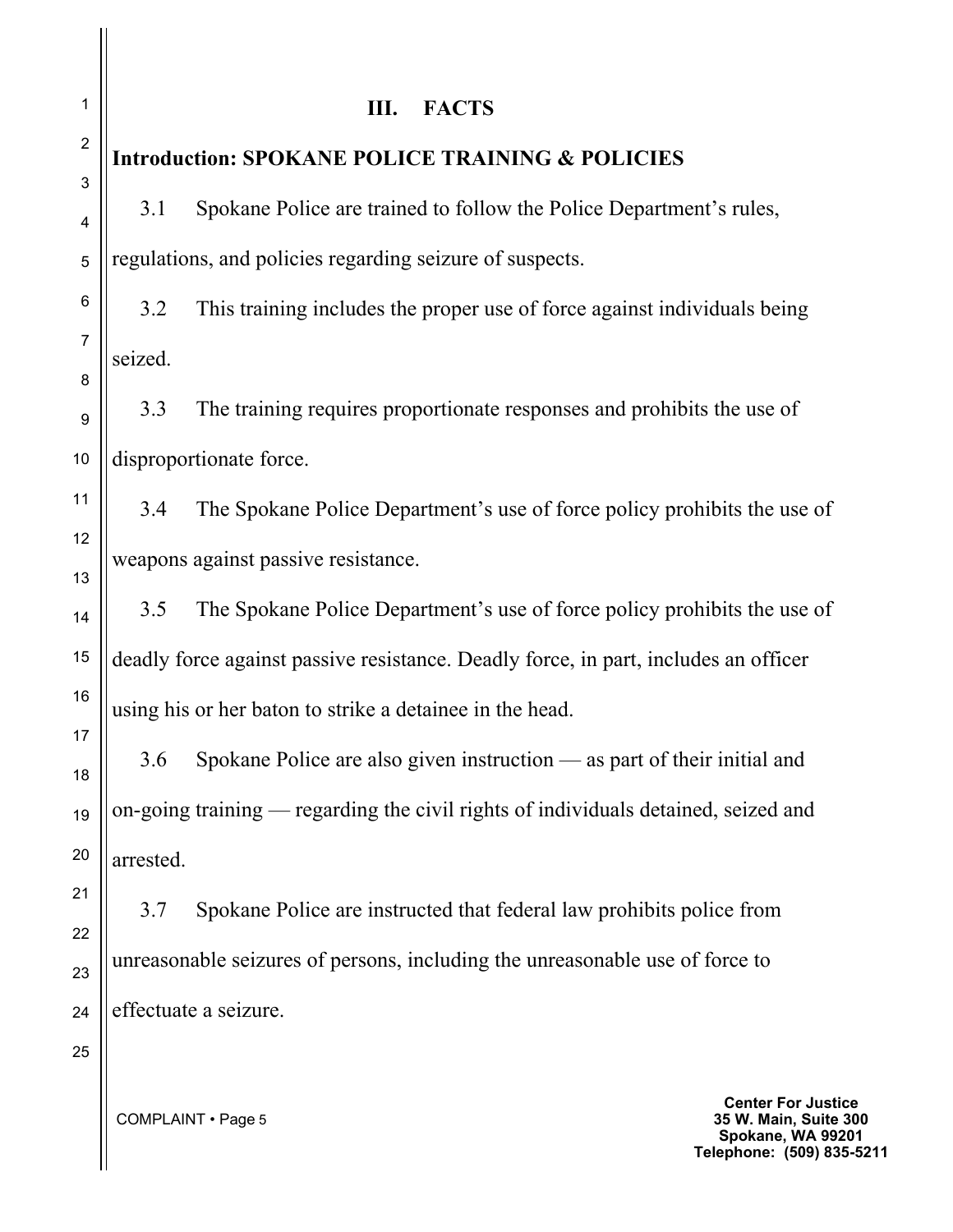3.8 Spokane Police are instructed that an unreasonable seizure of a person may subject them to civil and criminal liability.

3.9 Spokane Police are instructed that an unreasonable seizure of a person's private papers, including their confidential medical records, may subject them to civil and criminal liability.

3.10 The Spokane Police Department employs senior police officers to conduct internal investigations of incidents involving questionable use of force by a member of the Department. These officers have additional training in the methods of investigation appropriate to internal reviews.

3.11 The City of Spokane has agreed to permit investigators from other law enforcement agencies to investigate use of force incidents involving City of Spokane Police Department Officers.

3.12 The Spokane Police Department had, at the time of the incidents described below, written policies and procedures in place to reduce the risk of incustody death related to the condition known variously as "excited delirium" "manic delirium", etc.

3.13 The Spokane Police Department had, at the time of the incidents described below, written policies and procedures in place to reduce the risk of incustody death related to the use of four-point restraints.

> **Center For Justice 35 W. Main, Suite 300 Spokane, WA 99201 Telephone: (509) 835-5211**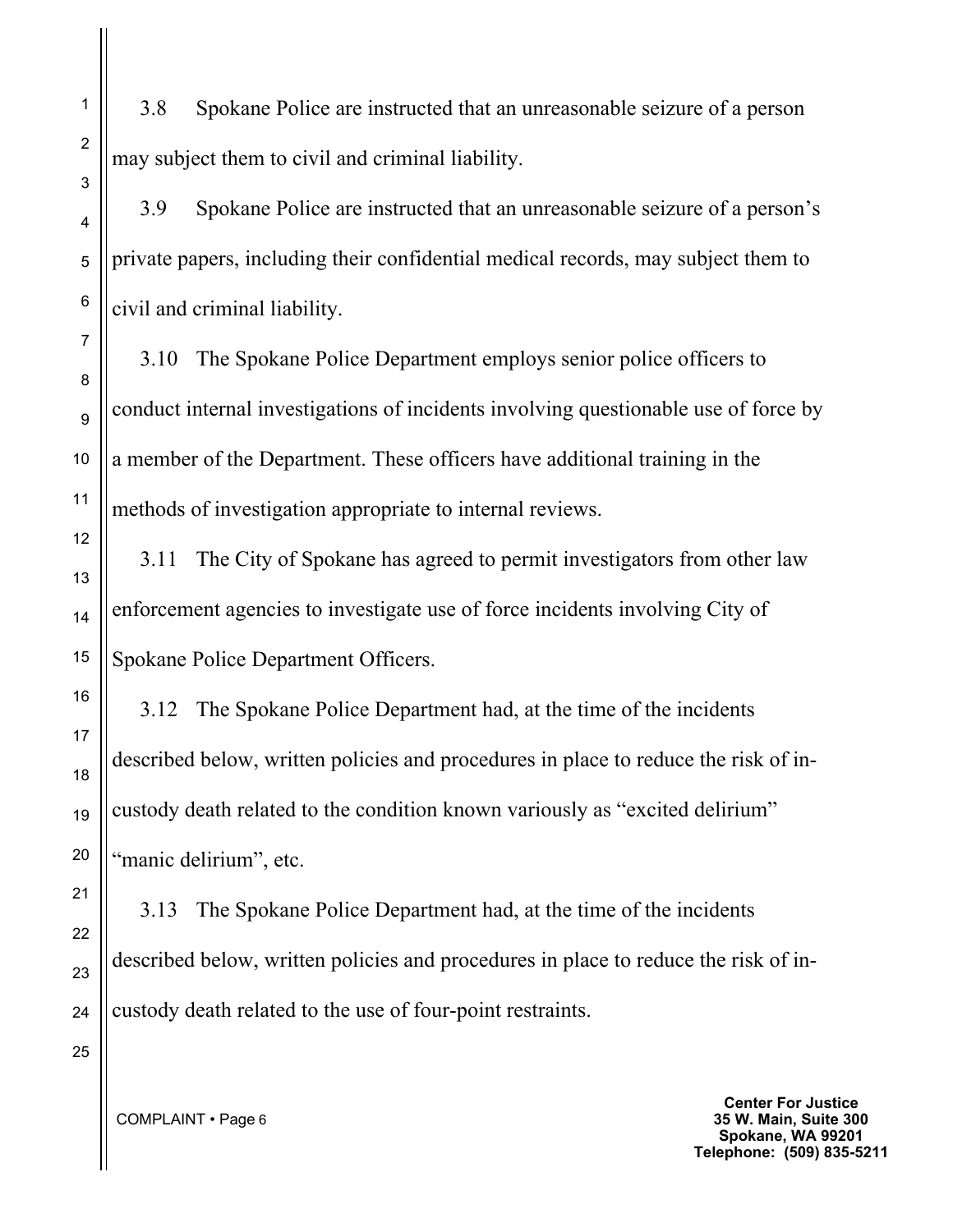# **911 CALL, DISPATCH & POLICE RESPONSE**

3.14 On March 18, 2006, two women at an ATM located on North Division, in Spokane, Washington, called 911 to report that they believed an unknown male interrupted their transaction and may have removed money from their ATM account. The 911 operator advised police dispatch who radioed to officers to respond to a suspicious circumstance.

3.15 The 911 caller described the suspect's physical appearance. Based on the copy of the 911 call released by the Spokane Police Department, the caller stated that the suspect was "messing with [the ATM] forever" and "he had like a big wad of something so I think it was money and then he put it in his jacket because when we started driving to see where he was going, uh, he ran."

3.16 The female complaintant stated to the 911 operator that her companion believed she had cancelled her ATM transaction.

3.17 The City of Spokane Police Dispatcher, whose identity at this time is unknown, falsely advised responding officers that the complaintant thought the suspect "appears to be high."

3.18 The City of Spokane Police Dispatcher erroneously stated that the complaintants advised that they had left their card in the ATM machine and that the suspect had their money. The 911 caller's only reference to the ATM card

> **Center For Justice 35 W. Main, Suite 300 Spokane, WA 99201 Telephone: (509) 835-5211**

1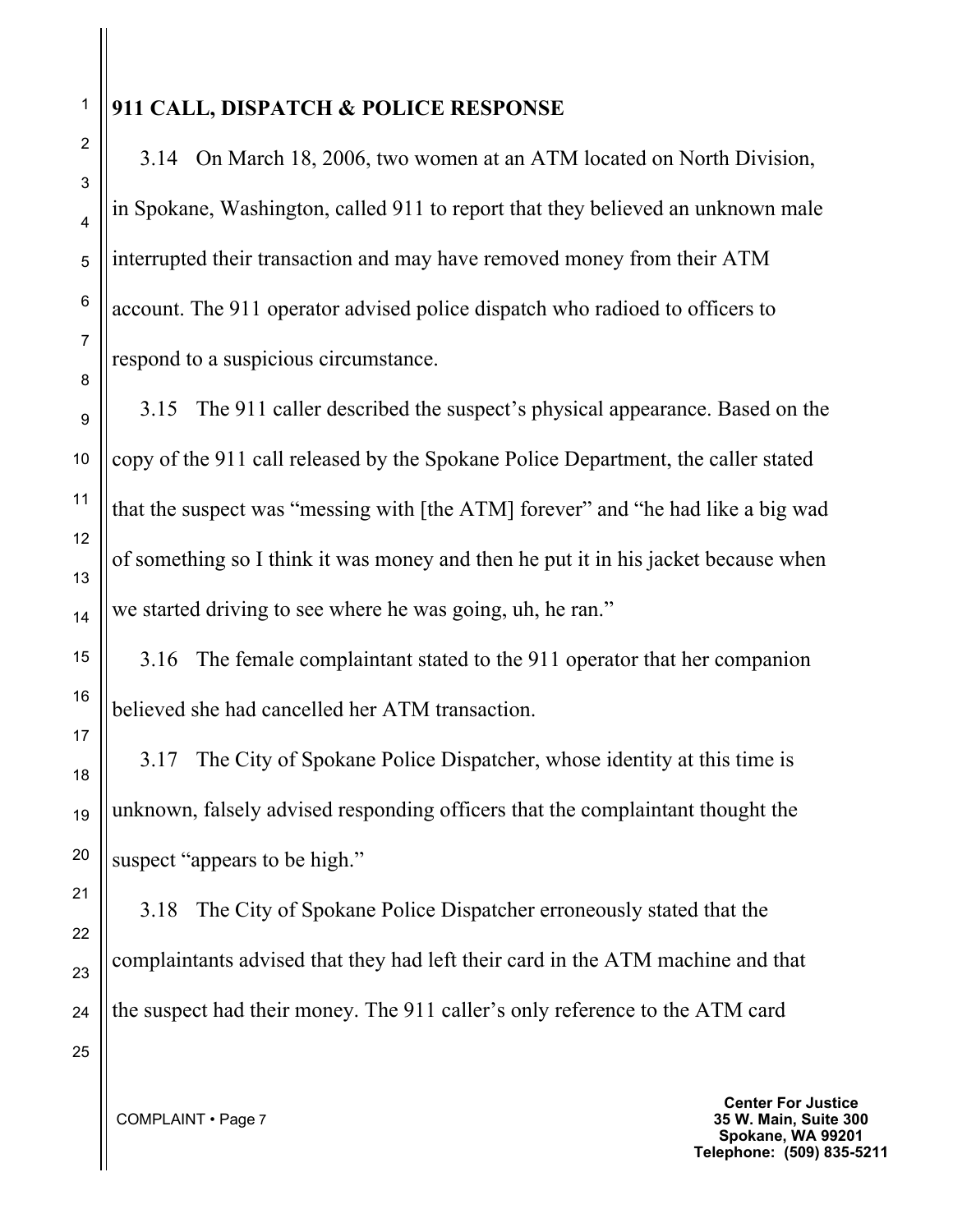specifically stated that her companion "has her card" but that they saw a wad in the suspect's hand and "I think it was money."

3.19 At no time did the complaintants state that the card was left in the machine.

3.20 At no time did the complaintants confirm that money was taken.

3.21 Officer Thompson heard the dispatch broadcasts, knew Officer Braun declared he would respond, and chose to respond to the area ahead of Officer Braun.

3.22 Officer Thompson observed Zehm enter the Zip Trip located at 1721 North N. Division, at approximately 18:25 and 57 seconds as shown on the Zip Trip Surveillance recordings.

3.23 Thompson was able to observe Zehm before Zehm entered the store. Thompson did not note Zehm behaving in a disoriented manner. Thompson did not observe Zehm exhibiting the recognized signs of "excited delirium", that is, Zehm exhibited no hyper-thermic state, nor shed his clothing, nor moved with a staggered gait, nor acted in a manner that showed gross agitation. Thompson had no reason to believe that Zehm was blocking traffic. Thompson had no reason to believe that Zehm posed any threat to himself or others. Thompson had no reason to believe that Zehm was armed with a weapon.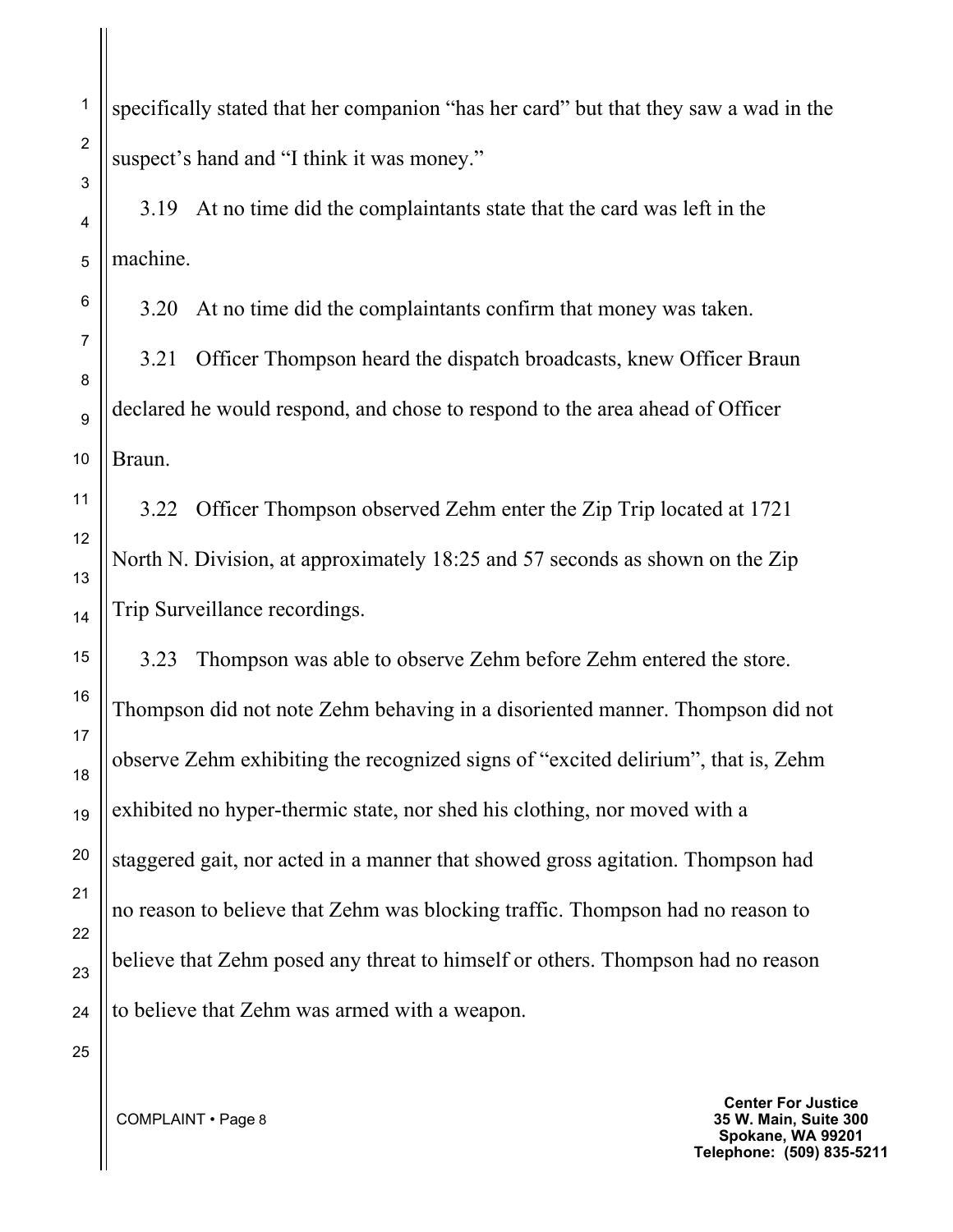3.24 There were no objective signs that Otto Zehm was suffering from "excited delirium" prior to Officer Thompson's engaging Zehm.

3.25 Officer Thompson asked the City of Spokane Police Dispatch whether the complaintants confirmed that Zehm had taken money. The City of Spokane Police Dispatch advised Officer Thompson that the 911 complaintants confirmed that Zehm had taken money.

3.26 Based on the 911 and dispatch tapes released by the Spokane Police Department it does not appear that the complaints were asked by the 911 operator to confirm the loss of money or that the complainants ever alleged that their money was in fact taken.

3.27 Within moments of confirming that money was taken, the City of Spokane Police Dispatch Officer alerted Officer Thompson and other responding officers that the complaintants were "not entirely certain" that money was taken. 3.28 At the point in time that Officer Thompson stepped into the Zip Trip at 18:26 and 8 seconds, as shown on the Zip Trip surveillance recording — he had reasonable suspicion that Zehm may have removed money from an ATM that belonged to someone else's account, that the complaining witness believed Zehm was "high" and that he had run from the complaining witnesses after they began following him.

COMPLAINT • Page 9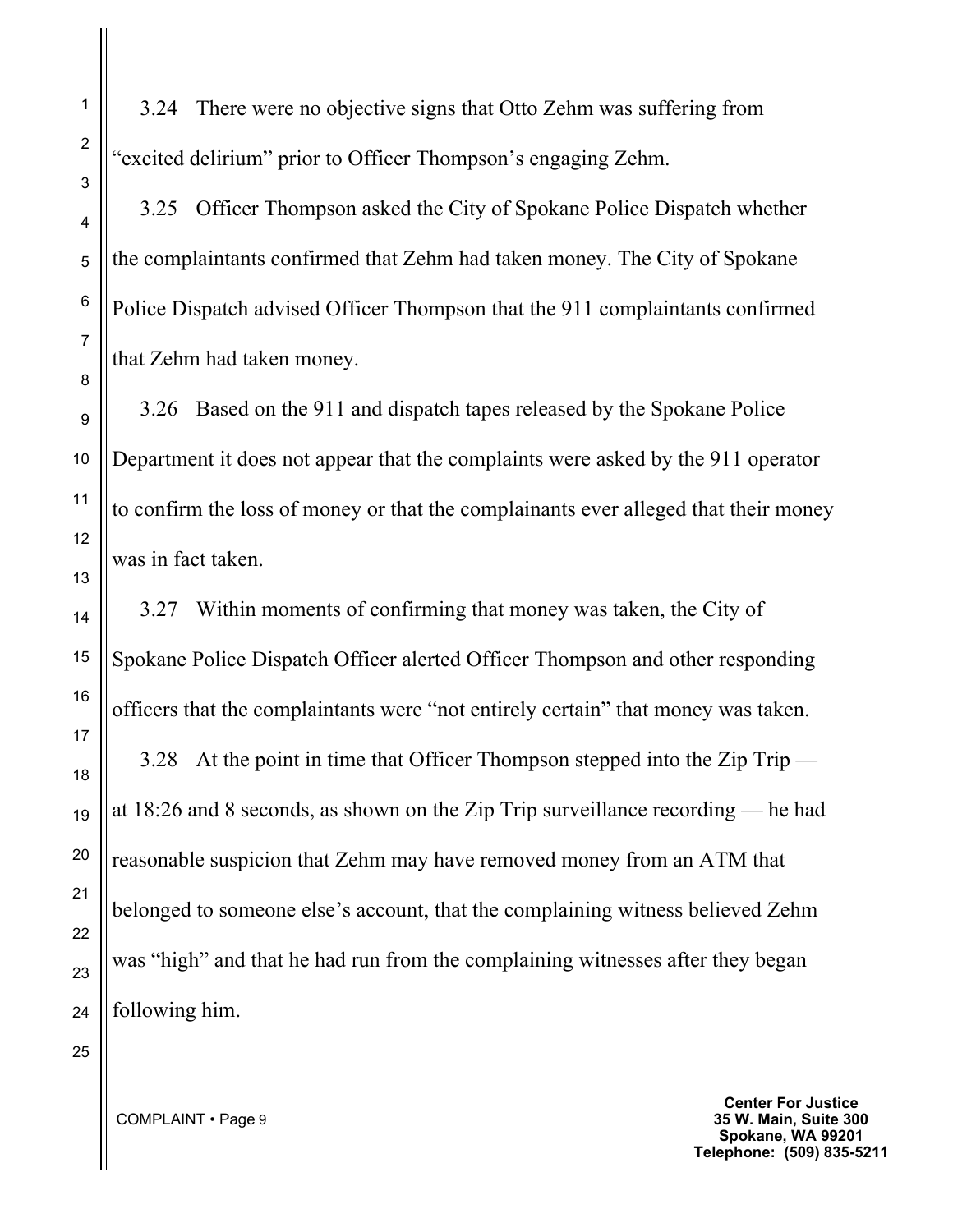3.29 Officer Thompson has stated that based on his training and experience and under the circumstances known to him, Officer Thompson did not have probable cause to arrest or seize Zehm when he confronted him in the store.

3.30 Officer Thompson, however, has admitted that he carries his baton in hand or on his duty belt on most of the calls and contacts he has. Officer Thompson considers himself proficient in the use of his baton and admits he has had extensive training in its use, beginning in 1969, with the Los Angeles Police Academy.

3.31 Based on his training and experience and under the circumstances known to him, Officer Thompson believed that had the authority to detain Zehm in order to investigate whether there was a basis to arrest Zehm.

3.32 Officer Thompson also knew that Officer Braun was in the area responding to the same call. Officer Thompson did not wait for Braun's arrival but entered the store alone.

3.33 As soon as Officer Thompson stepped inside the store he knew that there were a number of customers in the store.

3.34 Based on his training and experience and under the circumstances known to him, Officer Thompson knew that he was to consider the safety of his suspect, the nearby customers, and his own safety in detaining Zehm.

COMPLAINT • Page 10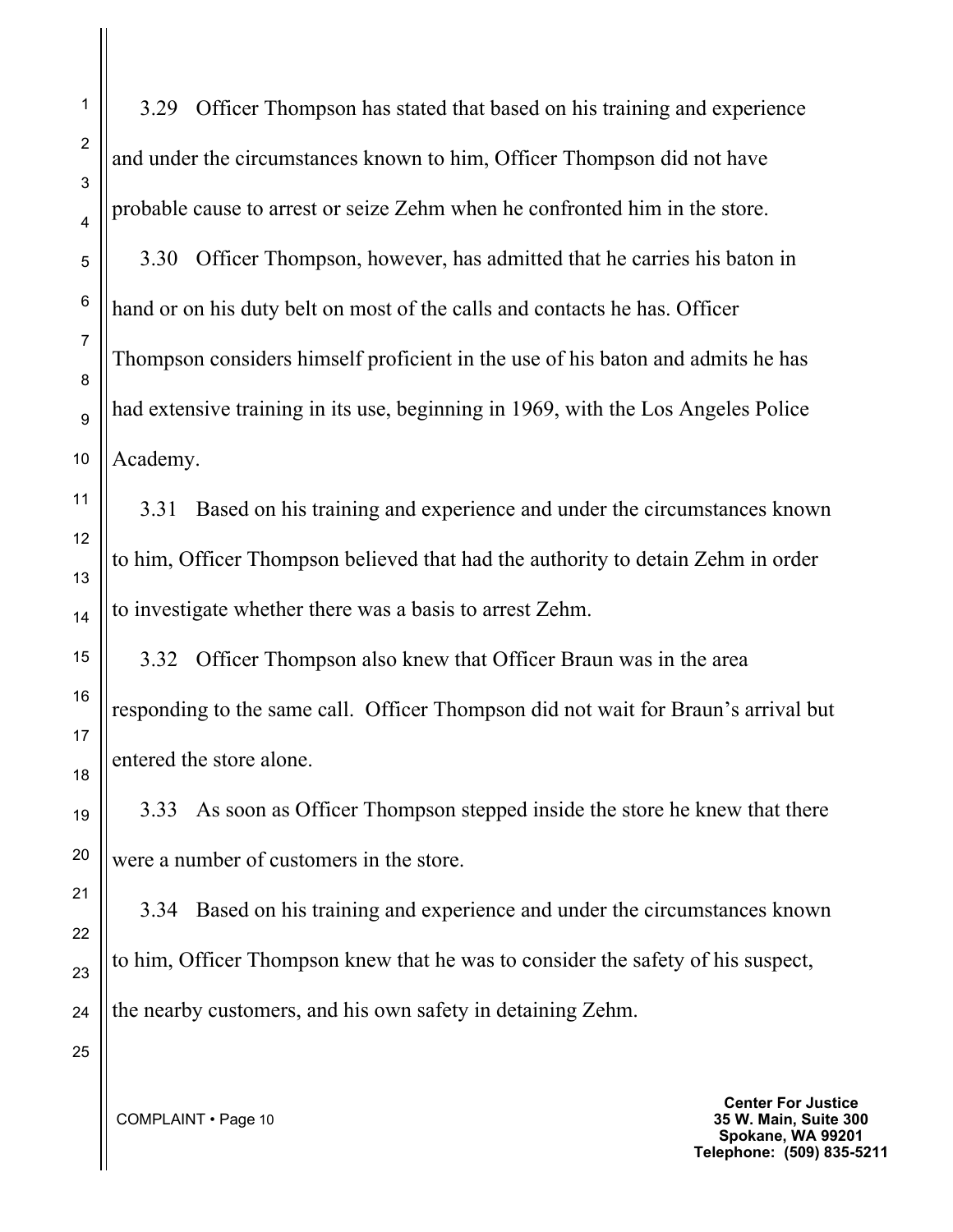3.35 In a later statement, Officer Thompson claimed that his intention on entering the Zip Trip was to handcuff Zehm and detain him while he investigated whether Zehm was subject to arrest.

3.36 Entering the Zip Trip, Officer Thompson knew the store was well lit. 3.37 Officer Thompson identified Zehm and accelerated his pace toward Zehm, drawing his police baton from his left side and passing the baton to his right hand.

3.38 Officer Thompson can be seen to raise his baton over his head in preparation to strike Zehm after Zehm had selected a soda pop in a plastic bottle with his back to the officer.

3.39 Zehm turned around and faced Officer Thompson and Officer Thompson at 18:26 and 12 seconds on the Zip Trip video.

3.40 Officer Thompson has alleged in his reports that when Zehm turned to face him, Zehm was holding a bottle of soda pop.

3.41 Officer Thompson has alleged in his reports that when he saw Zehm's hands, he stopped his advance and ordered Zehm to drop the soda pop.

3.42 According to Officer Thompson, Zehm stated, "Why?."

3.43 Officer Thompson has stated that he issued a second forceful command to drop the soda pop and that Zehm replied, "No."

COMPLAINT • Page 11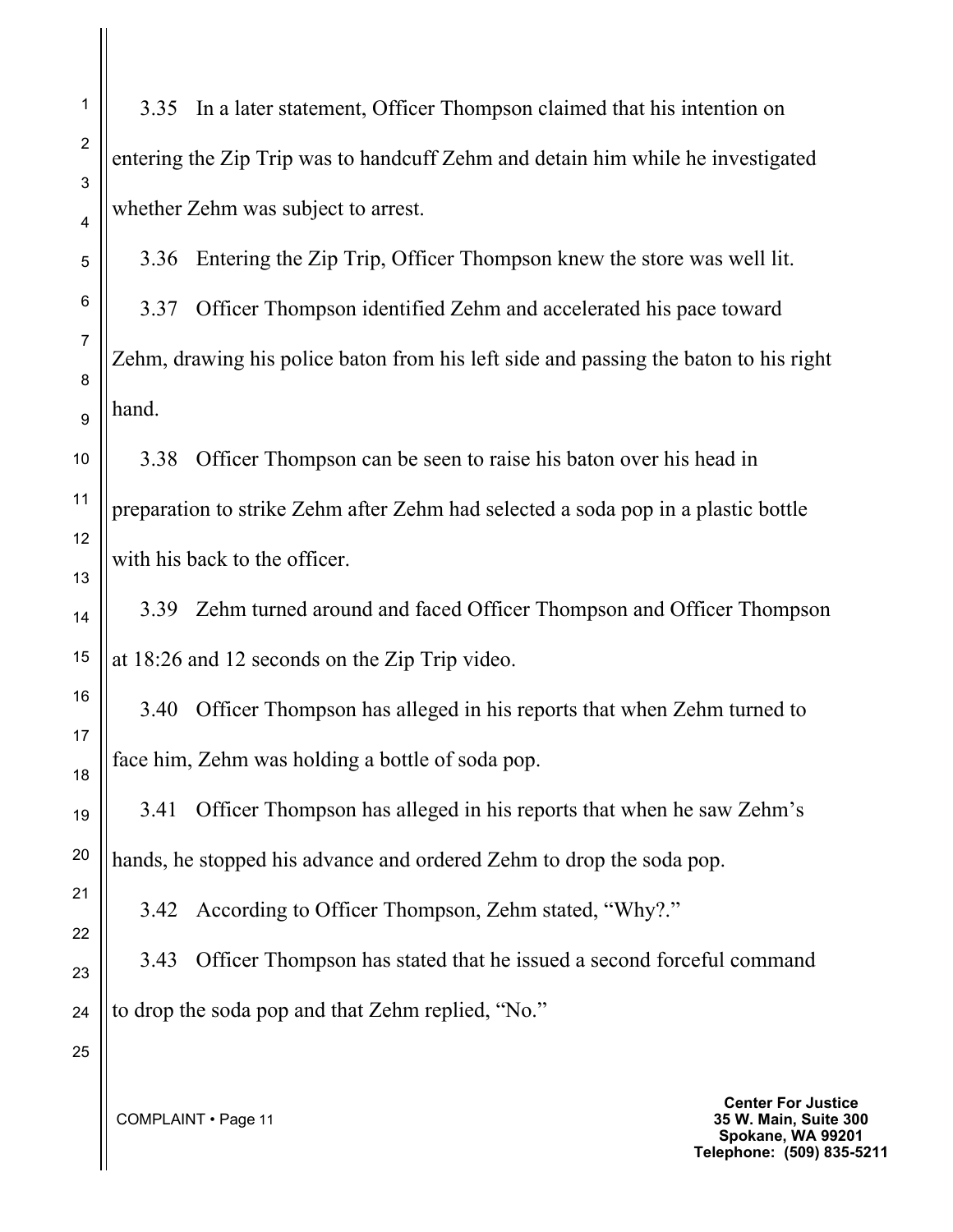3.44 Witnesses in the immediate area do not report hearing this alleged exchange and on information and belief Plaintiffs allege that Officer Thompson did not stop in his rush towards Zehm and did not issue two orders to Zehm to drop the soda pop.

3.45 According to Officer Thompson's training — even if Zehm had queried "Why?" and then responded, "No," — a verbal refusal to follow his command is considered passive resistance.

3.46 According to Spokane Police policy and procedure, passive resistance does *not* authorize an officer to use deadly force, nor use a weapon against the passively resisting suspect. At the point Officer Thompson rounded the corner and was in the rear aisle of the Zip Trip facing Zehm the following was known to Officer Thompson:

a. Zehm was approximately 15 feet or more away; b. Wearing clothing appropriate to the season;

c. in full view;

d. in the well-lit Zip Trip convenience store;

e. in the presence of a number of customers;

f. Officer Braun was responding to the scene;

///

///

COMPLAINT • Page 12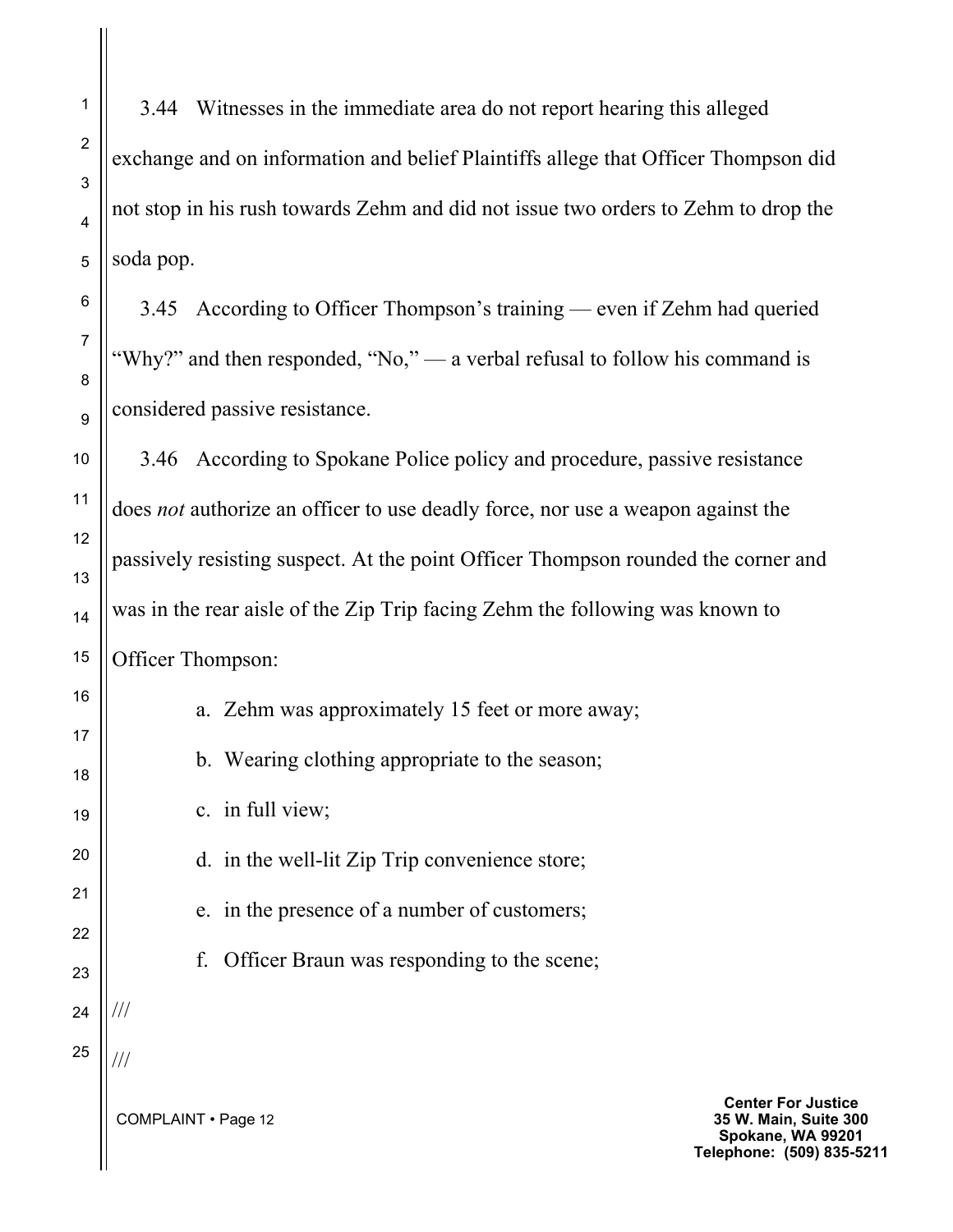| 1        | g. there was no indication at the time Officer Thompson entered the Zip           |  |
|----------|-----------------------------------------------------------------------------------|--|
| 2        | Trip and saw Zehm in the southwest corner that Zehm was fleeing or                |  |
| 3<br>4   | attempting to leave the scene;                                                    |  |
| 5        | h. there was no basis to believe that Zehm was armed with a weapon;               |  |
| 6        | nor any information upon which a reasonable officer could conclude                |  |
| 7        | that Zehm posed a safety risk to the public.                                      |  |
| 8        | <b>FACTS RELATING TO OFFICER THOMPSON'S PRE-EMPTIVE</b>                           |  |
| 9        | <b>ASSAULT AND USE OF DEADLY FORCE</b>                                            |  |
| 10<br>11 | Officer Thompson decided to respond to Zehm's alleged query, "Why"<br>3.47        |  |
| 12       | and "No" with a pre-emptive physical attack and use a weapon to strike Zehm to    |  |
| 13       | the ground.                                                                       |  |
| 14<br>15 | Officer Thompson immediately rushed Zehm intending to strike him with<br>3.48     |  |
| 16       | his baton.                                                                        |  |
| 17       | 3.49 On information and belief, Officer Thompson's purpose, namely to strike      |  |
| 18       | Zehm to the ground, was not justified under the circumstances and facts known to  |  |
| 19       | the officer but was substantially motivated by a purpose to punish or inflict     |  |
| 20<br>21 | payback upon Zehm for his saying "Why?" and "No."                                 |  |
| 22       | In the alternative, Office Thompson acted with deliberate indifference to<br>3.50 |  |
| 23       |                                                                                   |  |
| 24       | Zehm's rights in deciding to strike Zehm to the ground.                           |  |
|          |                                                                                   |  |
| 25       |                                                                                   |  |

**Center For Justice 35 W. Main, Suite 300 Spokane, WA 99201 Telephone: (509) 835-5211**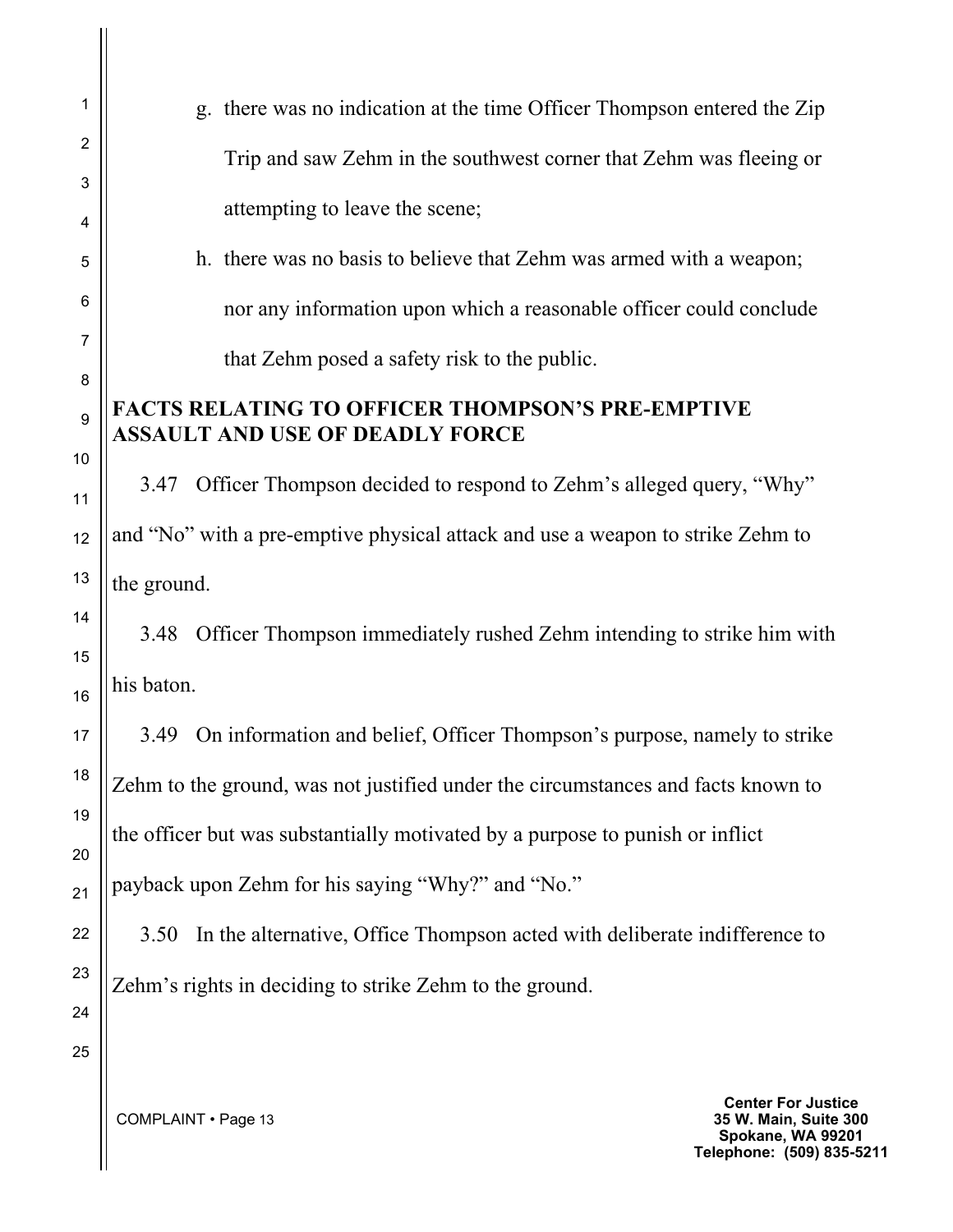3.51 Apart from his purpose, Officer Thompson's conduct in deciding to strike Zehm to the ground was done intentionally, wantonly, and without justification.

3.52 Officer Thompson could see that Zehm was observing Officer Thompson rush torwards Zehm with his baton raised.

3.53 Officer Thompson could see Zehm back away.

3.54 Officer Thompson knew that Zehm was not actively resisting, knew that Zehm was not threatening the officer verbally, knew that Zehm was not taking a fighting stance, nor turning to run. Officer Thompson knew that Zehm was backing away from Officer Thompson and from Thompson's brandished baton.

3.55 The attack by Thompson was not in compliance with Department training and written policy regarding the use of weapons against passively resisting suspects. Thompson's baton assault was not a proper response to Zehm's indications of passive resistance under Departmental written policy or the Fourth and/or First Amendments.

3.56 Officer Thompson, by his preemptive and unlawful attack, created the risk that Zehm would lawfully defend himself.

3.57 But for Officer Thompson's preemptive and unlawful attack, Zehm would not have needed to defend himself.

> **Center For Justice 35 W. Main, Suite 300 Spokane, WA 99201 Telephone: (509) 835-5211**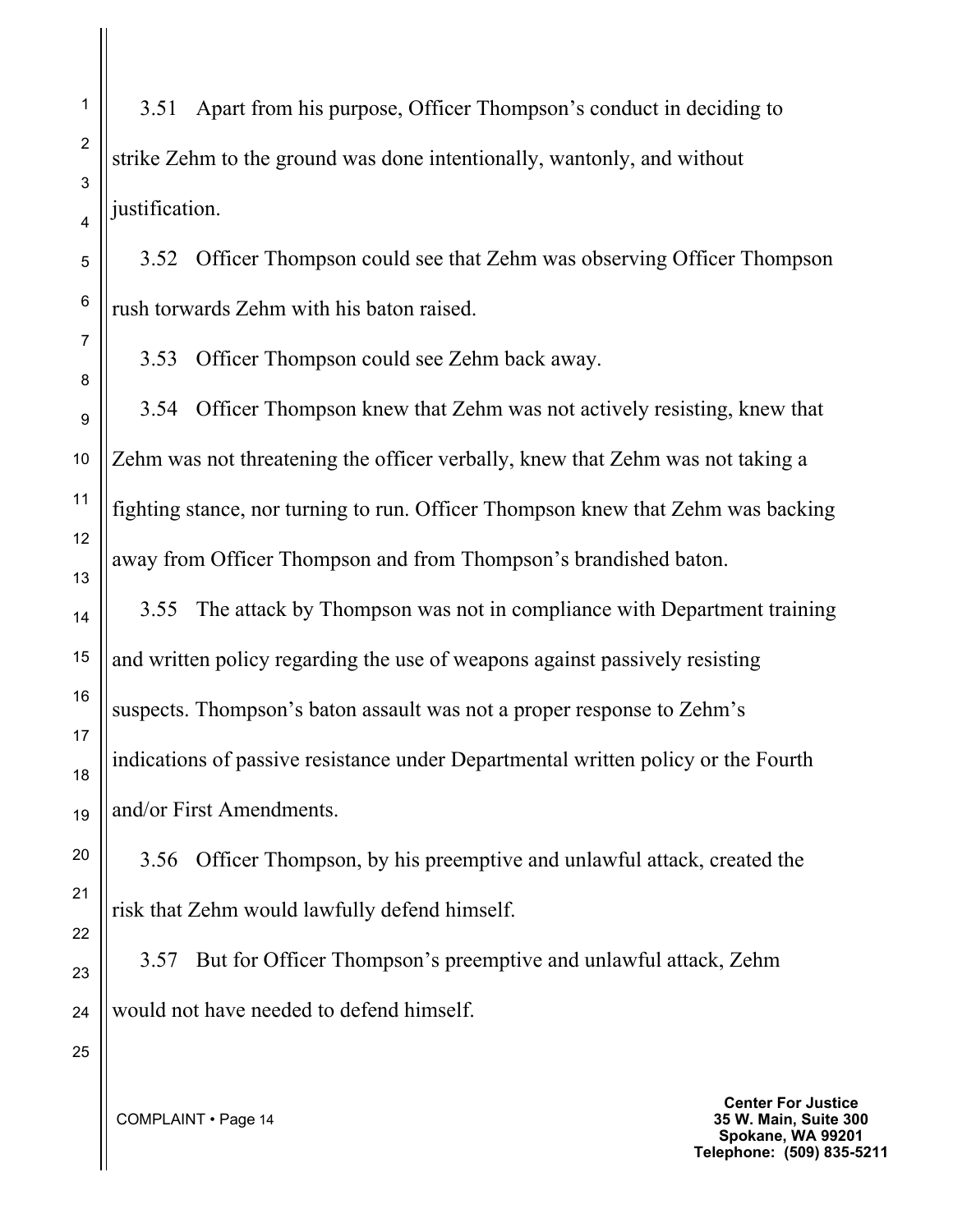3.58 Officer Thompson knew or should have known that the settled law, called the "danger creation" doctrine, holds officers liable for their unreasonable acts as well as for the natural consequences of those misdeeds.

3.59 As Zehm backpedaled away from Thompson's charge and raised baton, Zehm raised his hands to protect his face and head.

3.60 Zehm never threw the soda pop bottle at Officer Thompson but used the bottle to protect his own face and head from Officer Thompson's attack.

3.61 Officer Thompson struck Zehm's leg with the police baton, intending that the pain of the blow would bring Zehm to the ground.

3.62 A struggle followed during which Officer Thompson deployed his taser against Zehm and struck Zehm with his police baton six or more times in rapid succession.

3.63 Witnesses to Officer Thompson's initial assault against Zehm have stated to investigators that Officer Thompson struck Zehm in the head with his police baton.

3.64 The county medical examiner's findings regarding a wound above Otto Zehm's eye is consistent with a blow from an object the same shape as Officer Thompson's police baton.

///

///

COMPLAINT • Page 15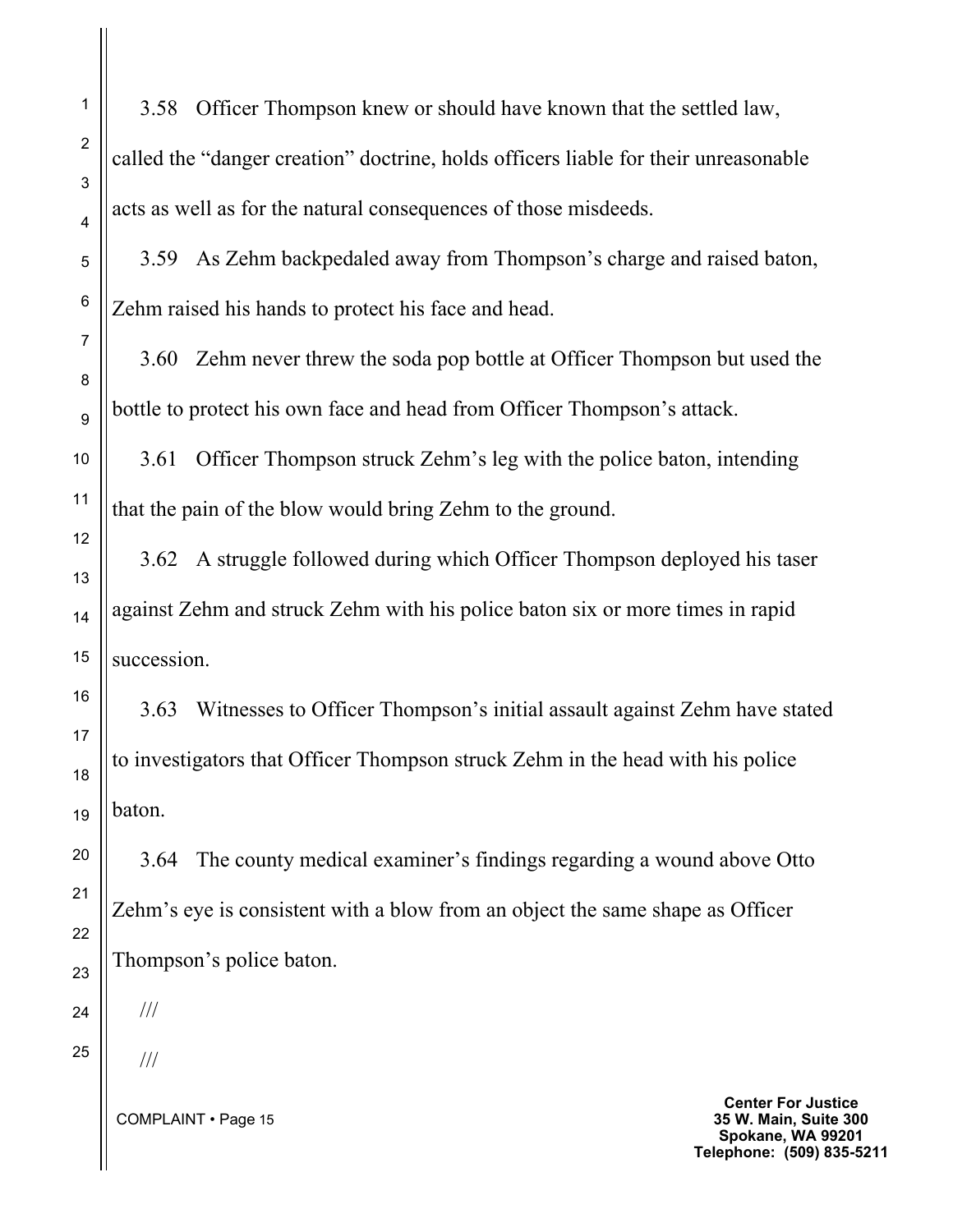3.65 The county medical examiner's findings regarding a wound under Otto Zehm's scalp do not rule out the cause of that wound arising from a blow by Officer Thompson's police baton.

3.66 Officer Thompson's training forbids the use of baton strikes to the head except when deadly force is justified.

3.67 Officer Thompson's use of deadly force, i.e., striking Otto Zehm in the head with his police baton, was unjustified by the officer's experience and training and under the facts and circumstances known to the officer at the time.

3.68 Zehm reasonably defended himself, struggling to ward off Officer Thompson's baton blows and regain his feet. Zehm's self-defense, lawful under well-established rules governing the limits of legitimate police use of force, merely resulted in Thompson's further escalation of force in retaliation.

## **FACTS RELATING TO OFFICERS' RESTRAINT OF ZEHM**

3.69 At 18:26 and 44 seconds, as shown on the Zip Trip surveillance cameras, Officer Braun entered the store from the south door and joined the struggle, also tasering Zehm. Within minutes of Braun's arrival, Officers Raleigh, Voeller, Uberagua, Dahle and Torok came to the scene and they assisted one another to restrain Zehm's arms behind his back.

3.70 Zehm's legs were restrained as well.

**Center For Justice 35 W. Main, Suite 300 Spokane, WA 99201 Telephone: (509) 835-5211**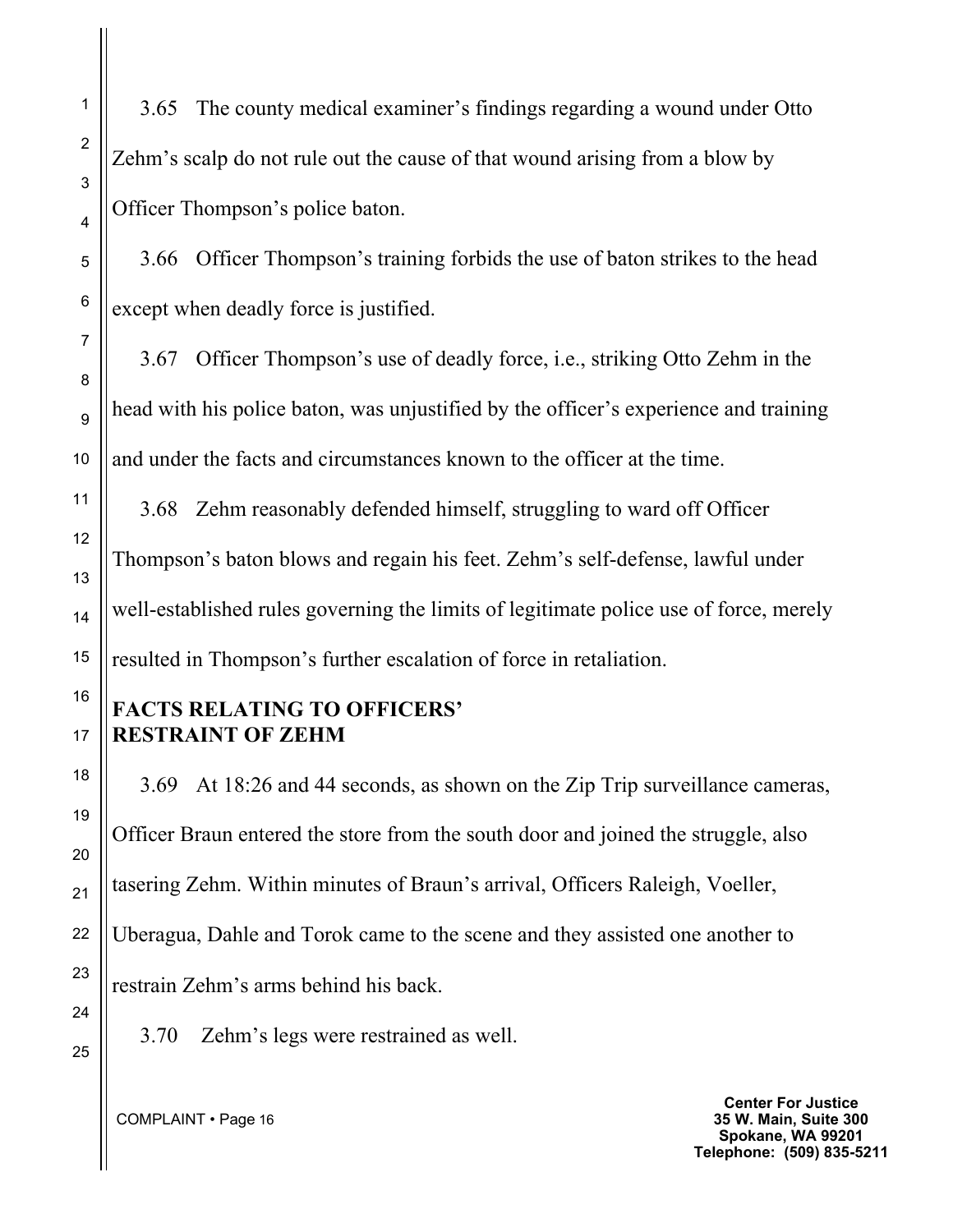Officers attached the leg restraint to the wrist restraint per Spokane Police custom and policy.

3.71 Spokane Police are trained to place detainees in four-point restraint, such as Zehm was in, onto their sides or in a sitting position to reduce the risk of detainees suffering respiratory distress, including death.

3.72 The officers restraining Zehm did not follow their training.

3.73 Spokane Police Department has a policy requiring that detainees in fourpoint restraint, such as Zehm was in, be placed onto their sides or in a sitting position to reduce the risk of detainees suffering respiratory distress, including death.

3.74 The officers restraining Zehm did not follow the City's policy.

3.75 Contrary to policy, Zehm was positioned onto his stomach for the next 13 of 16 minutes during which time he ceased to struggle. Videos taken from the store's surveillance cameras show that Zehm's feet, though strapped loosely to his wrists, were periodically physically pinned back by an officer who was positioned at Zehm knees, thus increasing the pressure on Zehm's diaphragm.

#### **FIRE DEPARTMENT CALLED TO SCENE**

3.76 Officers notified the City of Spokane Fire Department that Zehm had been tasered and a team responded to the scene to remove the barbed taser darts

COMPLAINT • Page 17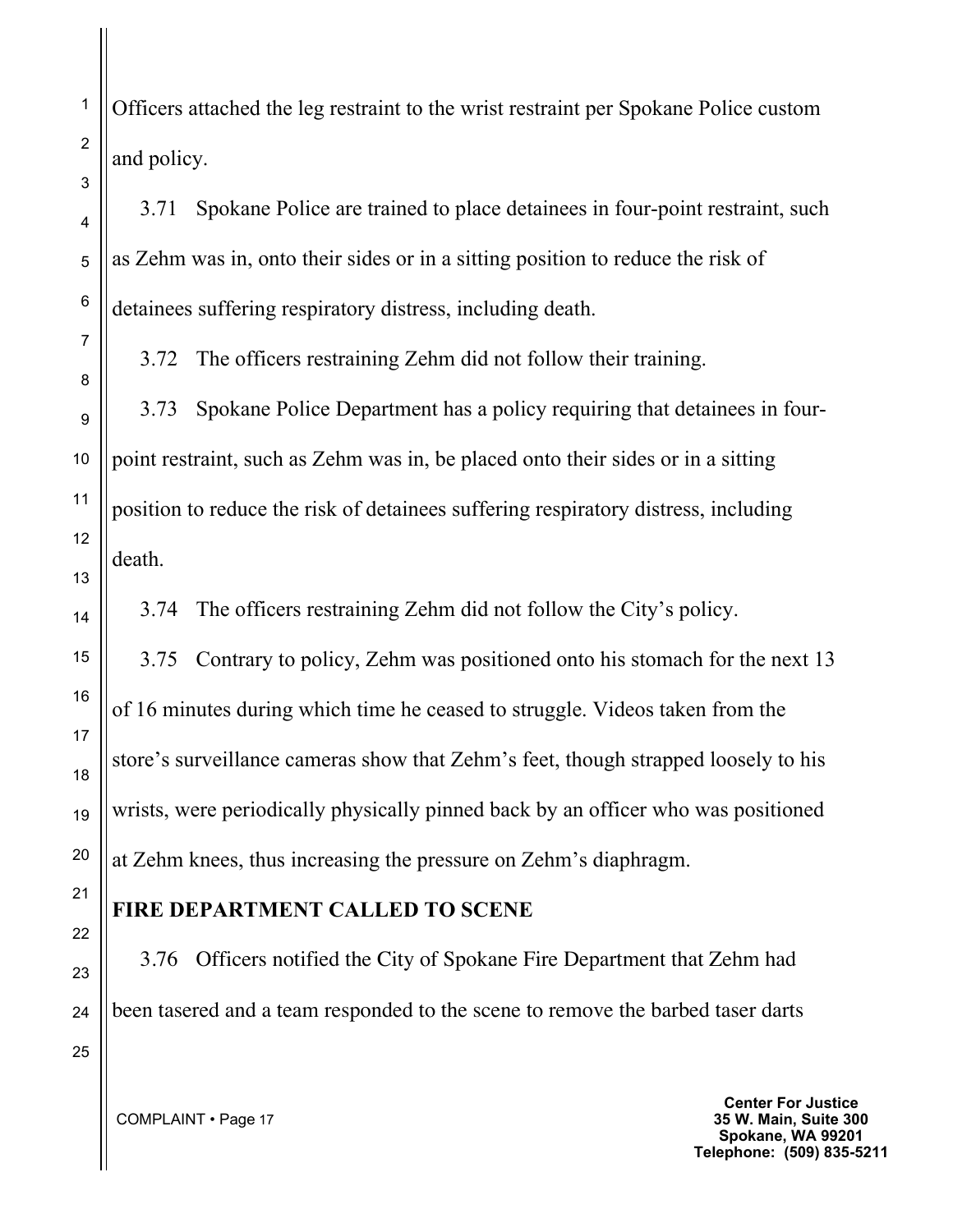from Zehm's abdomen. The Fire Department team retrieved the darts, and removed themselves from the immediate scene.

3.77 Officers had noted that during their struggle with Zehm he vomited. Officers also noted blood coming from his mouth.

3.78 Defendant Erin Raleigh requested the medical responders to provide a medical mask to cover Zehm's mouth. The Firefighter's notes reflect that the police officer was concerned that Zehm "might" spit and that the mask was to reduce the health risk of pathogens or bites.

3.79 Examination of the uniforms of each officer following the episode did not reveal any residue showing that Zehm spat on an officer.

3.80 In any event, a non-rebreather mask was given to Officer Raleigh, who placed it over Zehm's nose and mouth and secured the mask with straps behind Zehm's head.

3.81 The mask was not connected to oxygen; air was only available through a nickel-sized hole in the mask.

3.82 The hole, however, can be blocked or occluded by clothing or any surface coming into contact with the mask.

3.83 This mask is not designed for use without an oxygen hose connected to it with oxygen flowing, nor for use with the wearer in a prone position.

1

2

3

4

5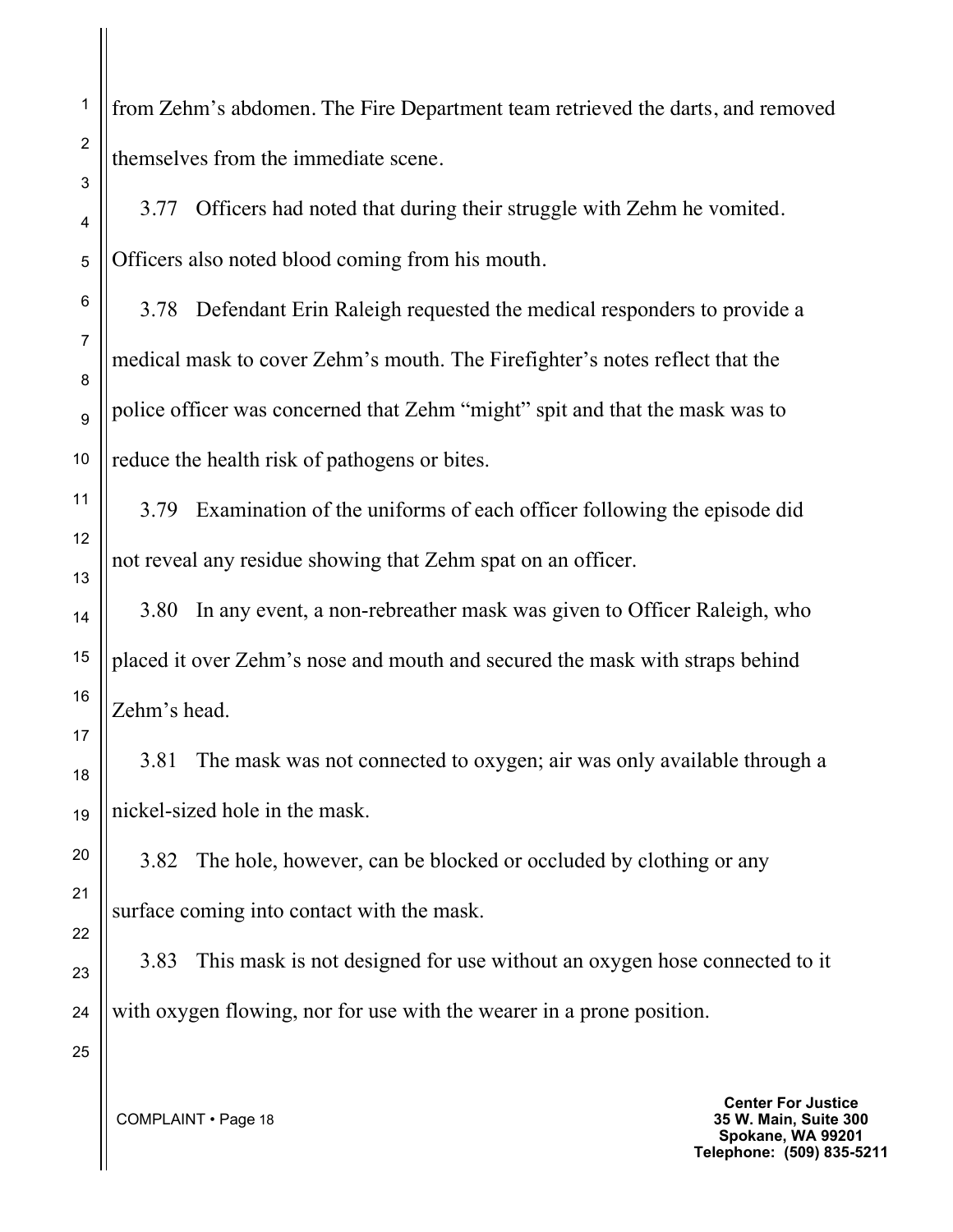3.84 This mask is known to cause wearers, even in a hospital setting with oxygen attached and flowing, to experience a sensation that their breathing is being compromised and mask manufacturers routinely advise medical personnel to reassure patients that the mask, properly used, will permit full breathing.

3.85 This mask is not designed to fully clear carbon dioxide from the space trapped over the subject's nose and mouth if the hole is blocked.

3.86 The use of the non-rebreather mask without oxygen is not part of the training and policy of the Spokane Police Department, nor are members of the Department told that medical responders are trained to use the mask in this fashion.

3.87 Defendant Officers did not seek advice from the Fire Department team on the use of the mask as a spit barrier. One or more of the officers simply directed the Fire Department team to provide the mask.

3.88 No officer on the scene objected to the use of the mask.

3.89 No member of the Fire Department team monitored Zehm after the mask was placed over his nose and mouth.

3.90 While restrained face-down with one or more officers placing their weight on his neck, shoulders, abdomen and hips during his struggle with the officers, Zehm's ability to breath was already compromised.

3.91 His risk for heightened anxiety, suffocation, and/or cardio-pulmonary arrest was increased by the placement of the unconnected non-rebreather mask

COMPLAINT • Page 19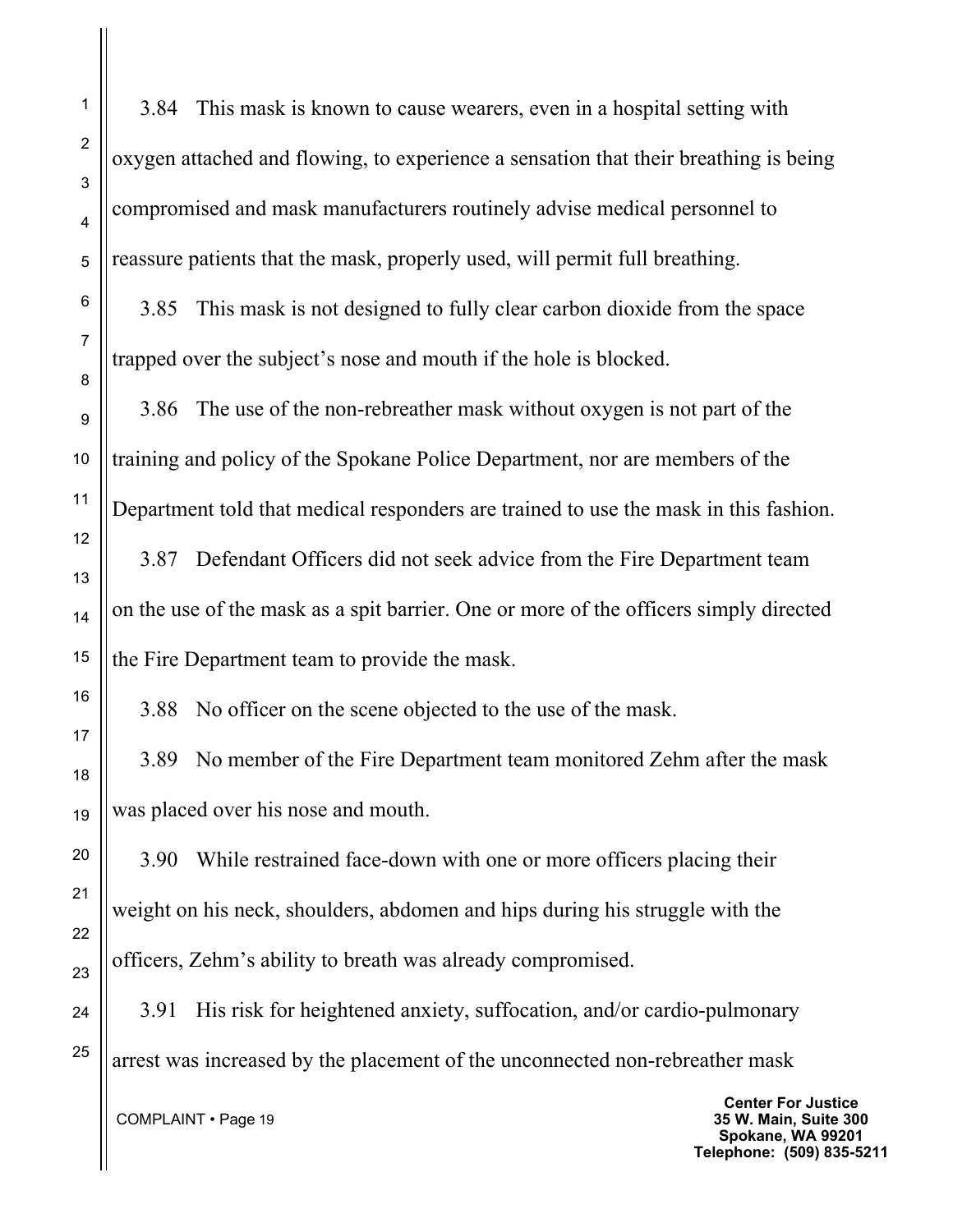over Zehm's face as the mask can, when improperly used, cause carbon dioxide to build up in the volume trapped against the wearer's face, resulting in acidosis or other disorder, and elevating the risk of serious harm or death.

3.92 Zehm ceased breathing while in four-point restraint on his stomach with the non-rebreather mask over his mouth and nose.

3.93 Officers, once they noticed that Zehm had stopped breathing, asked the Fire Department team to return inside the Zip Trip and examine Zehm.

3.94 The Fire Department team was unable to revive him and he was transported by ambulance to the hospital.

3.95 Otto Zehm died at a local hospital on March 20, 2006, at which point in time his organs were recovered for transplantation.

3.96 His temperature at admission to the hospital was not elevated.

3.97 He had no pre-existing heart disease.

3.98 Photos disclose that Zehm had multiple bruises and bone fractures, taser burns, and petechiae inside his eyelids.

3.99 The medical examiner concluded that "it is likely in this case, and in similar cases, that restraint itself placed the decedent at risk for cardio-pulmonary arrest." The examiner ruled that Otto Zehm's death was a homicide because it would have been unlikely but for the prone restraint while in total appendage restraint position.

COMPLAINT • Page 20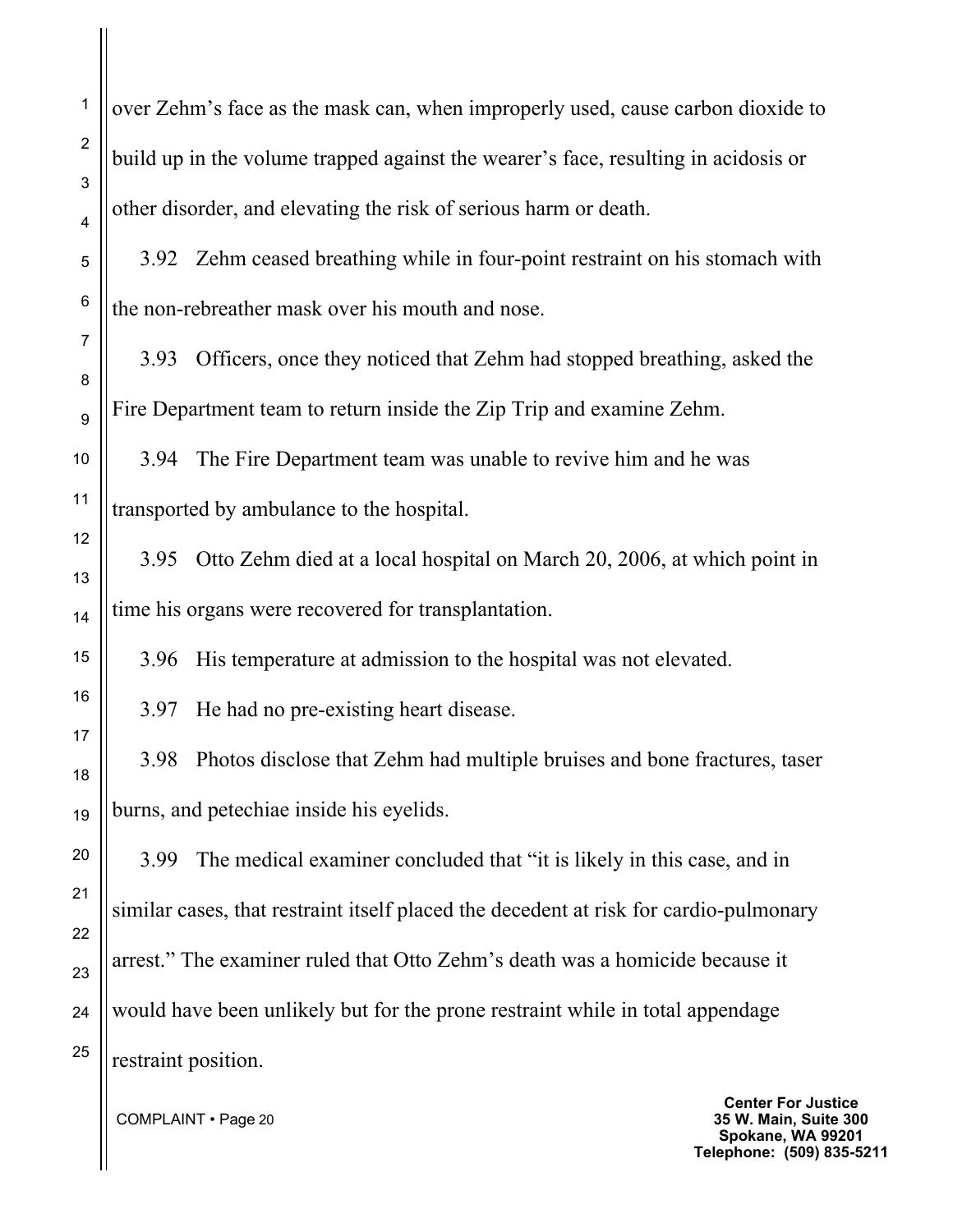3.100 Upon completion of the Autopsy Report by the Medical Examiner, the City of Spokane arranged a press conference and Chief Nicks disclosed privileged portions of the Autopsy Report and other privileged and private information to the public.

3.101 Prior to the above disclosure, the City had requested that Plaintiff agree to the entry of a mutual non-disclosure order that would have covered confidential investigatory information in the possession of the police.

3.102 The City and Chief Nicks knew that when this non-disclosure order was signed, prior to the news conference, it created its own set of rights in favor of the Plaintiff in addition to rights established by statute.

3.103 In addition to releasing the privileged and/or confidential information, Chief Nicks or subordinates in the Department's media relations position stated that:

a. Zehm had lunged at Officer Thompson, and

b. Zehm had been kept on his side for the majority of the time he was restrained.

3.104 Both statements are false.

3.105 Chief Nicks' false statements placed Zehm in a negative light.

3.106 Chief Nicks made the false statements after having viewed the security

camera videotape of Officer Thompson's confrontation with Zehm.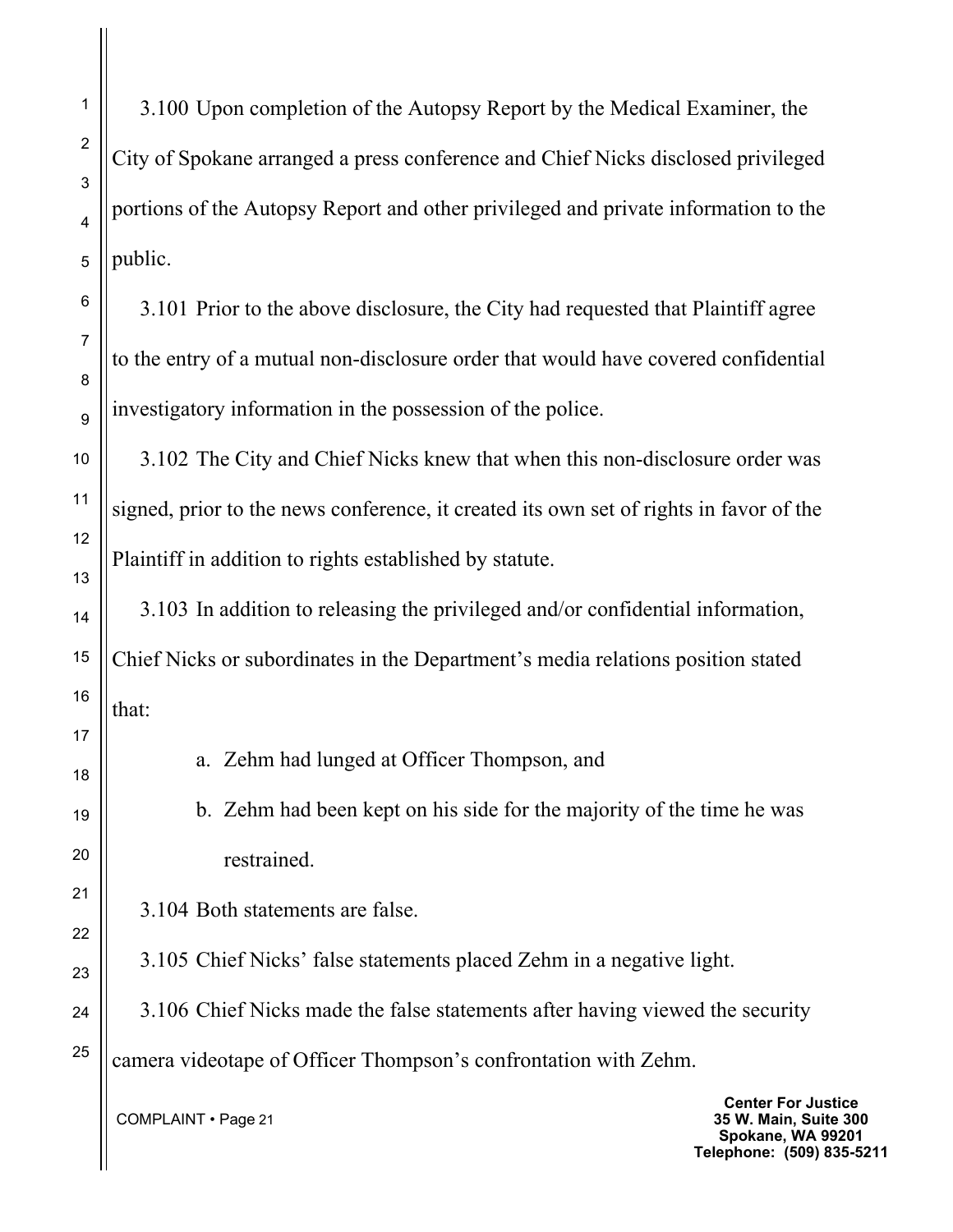3.107 Chief Nicks made the false statements knowing them to be false.

3.108 Under Washington Law at the time of Zehm's death, all pre-conviction criminal proceedings were abated *ab initio*.

3.109 A reasonable officer would know that a dead person cannot be charged with a crime.

3.110 Despite Zehm's death, Officer Ferguson, acting under color of state law, presented a sworn affidavit to a local magistrate requesting access to confidential medical and employment records for the alleged purpose of investigating the crime of third degree assault of a police officer.

3.111 A reasonably well-trained officer would know, and Officer Ferguson upon information and belief — did know that the warrant authorizing her seizure of Zehm's private medical and employment papers was based on a wholly invalid affidavit.

3.112 A reasonably well-trained officer would know, and Officer Ferguson did know that her acquisition of private papers without proper authority was unreasonable under federal and state law and an invasion of privacy.

3.113 Upon belief, the above invasion of privacy was substantially and/or causally motivated in order to pre-emptively prepare against Zehm's estate for his in-custody death and in retaliation for exercise of federal rights.

COMPLAINT • Page 22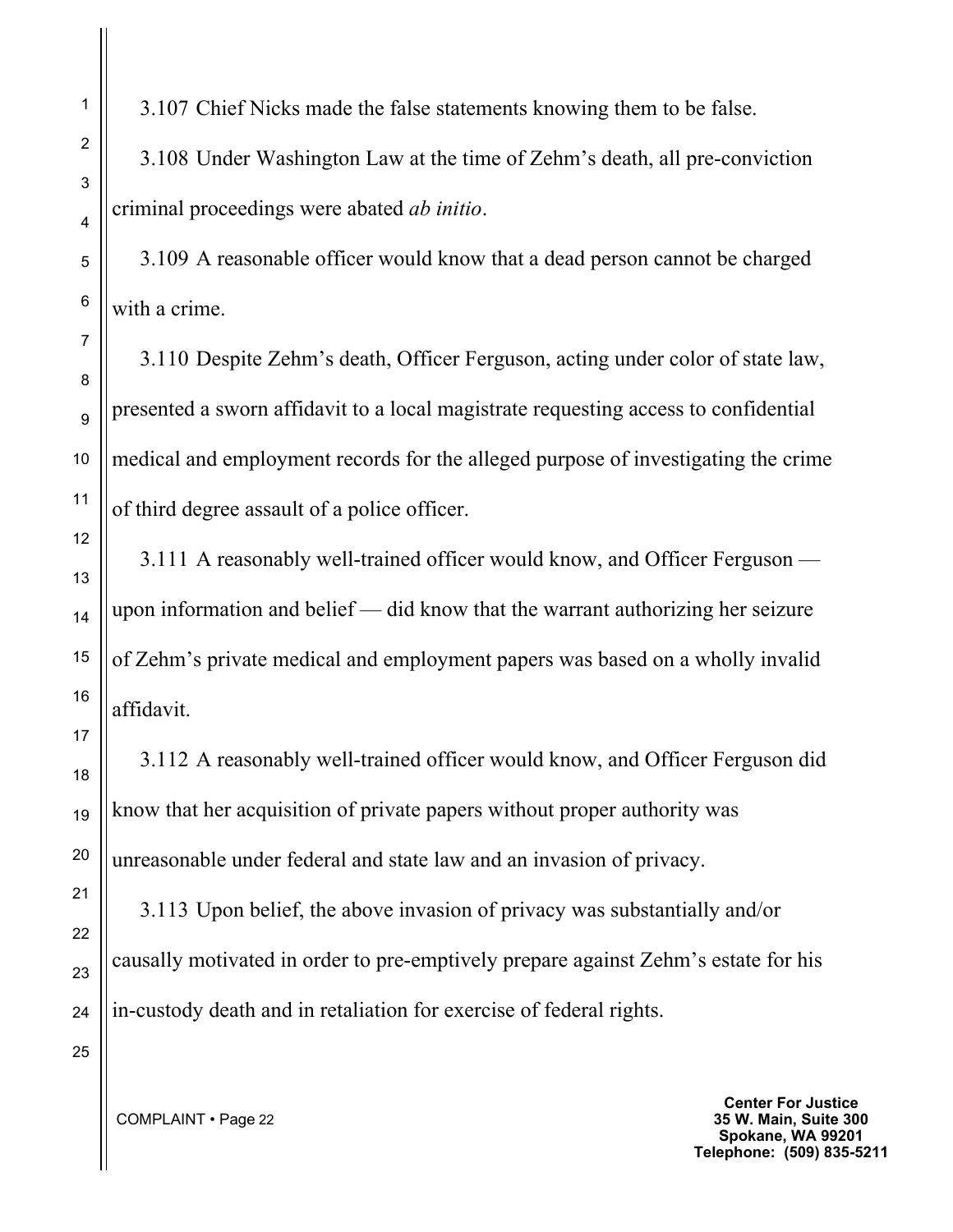## **FACTS RELATING TO RATIFICATION BY CITY**

3.114 The City of Spokane, through its Mayors and Police Chiefs, has, over the past 2 years and 11 months, ratified the misconduct of the Defendants Officers, agents and Defendant Chief Nicks.

3.115 The City of Spokane has publicly defended the individual officers' and the Chief's violations of federal and state law and Departmental policies.

3.116 The City of Spokane has publicly defended the individual officers' and the Chief's conduct that led to the deprivation of Otto Zehm's and his mother's civil rights.

3.117 Where actions taken by the individual defendants in violating civil rights were taken in accordance with the City's policies and procedures, the City is liable for the actions of their agents — the individual Officers and the Chief — in depriving Otto Zehm's and his mother of the federal civil rights.

3.118 Where actions taken by individual officers, agents and Chief Nicks leading to the deprivation of Otto Zehm's and his mother's civil rights were taken contrary to written policies and procedures, the City has ratified all such conduct and is liable.

**///**

**///**

**///**

COMPLAINT • Page 23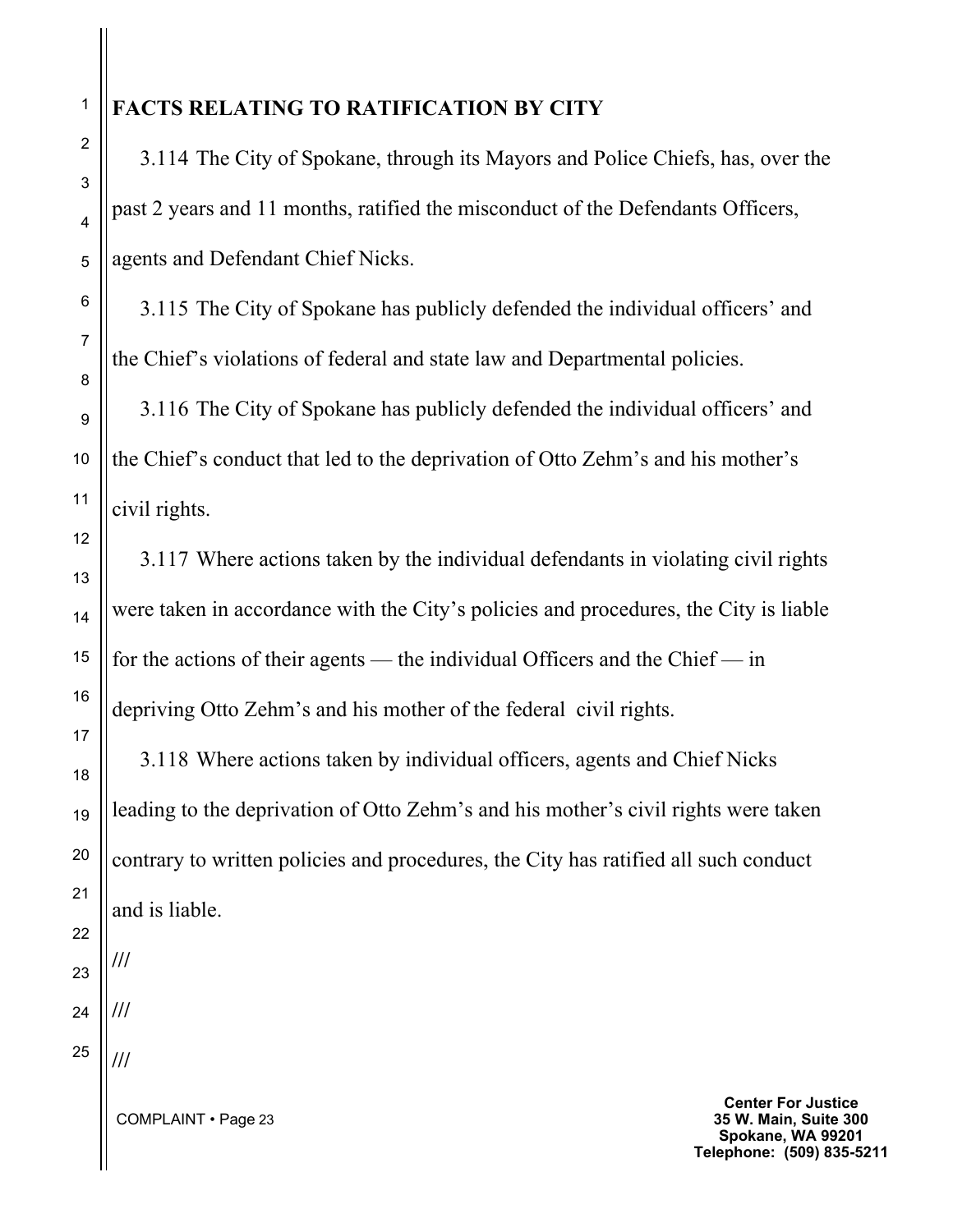# **FACTS RELATING TO CONSPIRACY**

3.119 Tacitly or otherwise, one or more of the Defendants entered into an agreement to violate Plaintiffs' civil rights and commited an overt act in furtherance of that agreement.

3.120 Initial police statements, including releases by both subordinates on behalf of the Department and by acting Chief of Police Nicks, falsely portrayed Otto Zehm as the aggressor. On multiple occasions officials for the Police stated that Otto Zehm "lunged" at Officer Thompson, causing Thompson to justifiably strike Zehm his with his baton.

3.121 Review of the surveillance video tape shows that Zehm never moved toward Officer Thompson. Zehm's movement was plainly a retreat from the onrushing baton-brandishing officer.

3.122 Evidence from the scene included the non-rebreather mask placed over Otto Zehm's mouth and nose.

3.123 No officer at the scene, nor senior officer reviewing Zehm's death, advised the medical examiner that the non-rebreather mask was used.

3.124 The non-rebreather mask was not provided to the medical examiner for her first review.

///

**Center For Justice 35 W. Main, Suite 300 Spokane, WA 99201 Telephone: (509) 835-5211**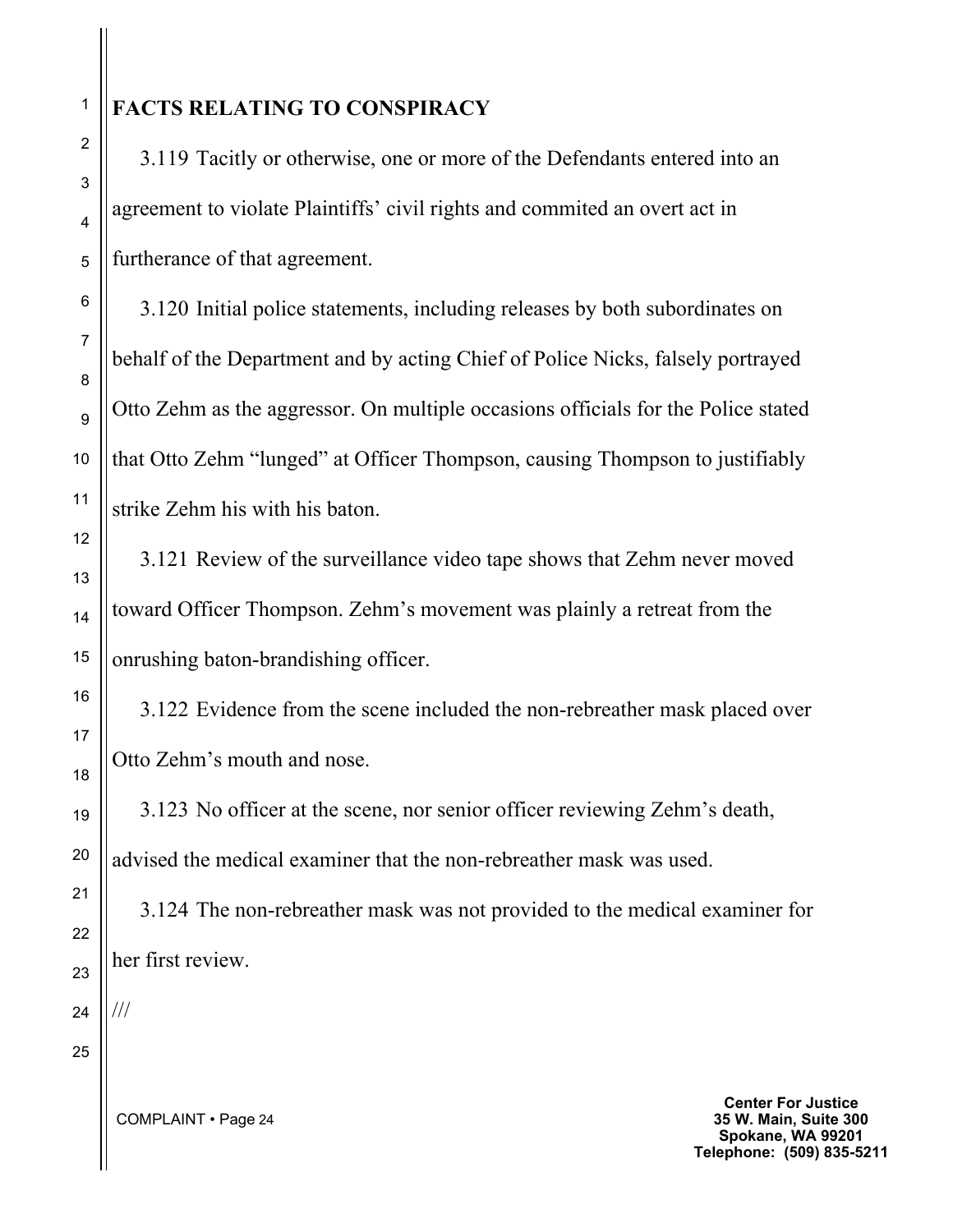3.125 Until the issue of the non-rebreather mask was raised by third parties, the City, its Chief of Police, investigators, and the officers on the scene took no steps to preserve the mask.

3.126 At least one internal interview of Officer Thompson was conducted off the record. Following the initial interview Officer Thompson was interviewed by Officer Ferguson on tape and lead through a series of questions oriented toward exonerating his conduct.

3.127 Officer Ferguson prepared and submitted a facially invalid affidavit seeking personal and privileged information for the purpose of investigating a dead person for an unprosecutable crime.

#### **FACTS RELATING TO DAMAGES**

3.128 As a proximate cause of the Officers deprivation of Otto Zehm's federal civil rights, Otto Zehm suffered substantial general damages in anticipation of death, including pain and suffering in an amount to be proven at trial

3.129 As a proximate cause of Officers deprivation of Otto Zehm's federal civil rights, his Estate suffered a loss of earnings in an amount to be proven at trial.

3.130 As a proximate cause of Officers deprivation of Otto Zehm's federal civil rights, his Estate incurred medical and funeral expenses in an amount to be proven at trial

25

**Center For Justice 35 W. Main, Suite 300 Spokane, WA 99201 Telephone: (509) 835-5211**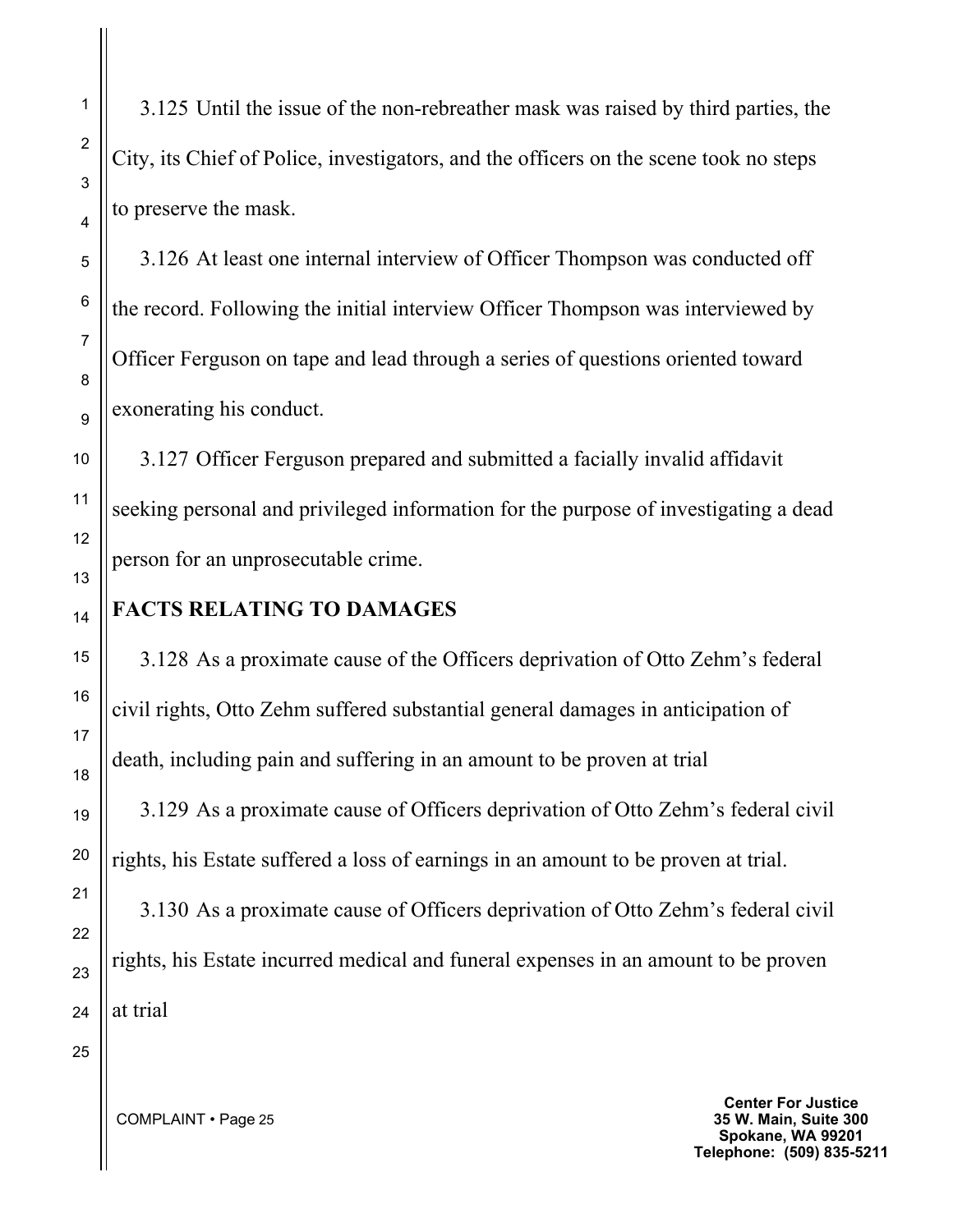3.131 Officers deprived Otto Zehm's and Ann Zehm's federal civil rights with deliberate disregard of the rights of Otto Zehm and his family or for the purpose of harming Plaintiffs without legal justification.

3.132 Accordingly, under the Fourteenth Amendment's due process clause, Ann Zehm has suffered general damages related to the interference in the parent child relationship, invasions of privacy in her son's records, release of confidential information to the public and false allegations regarding her son and his death in an amount to be proven at trial.

## **FACTS RELATING TO OTTO ZEHM AND ANN ZEHM**

3.133 Otto Zehm was a gainfully employed, single male at the time of his death, aged 36.

3.134 He was a financial provider for his disabled aged mother, Ann Zehm, to whom he regularly contributed some of his earnings in the form of cash or specific goods.

3.135 Other than his mental illness, Zehm was in good health.

3.136 Otto provided significant emotional support and enjoyment to his mother in addition to financial support.

3.137 Co-workers and supervisors, as well as the medical personnel who knew him, all relate that Otto Zehm was a sincere almost painfully shy individual whose

COMPLAINT • Page 26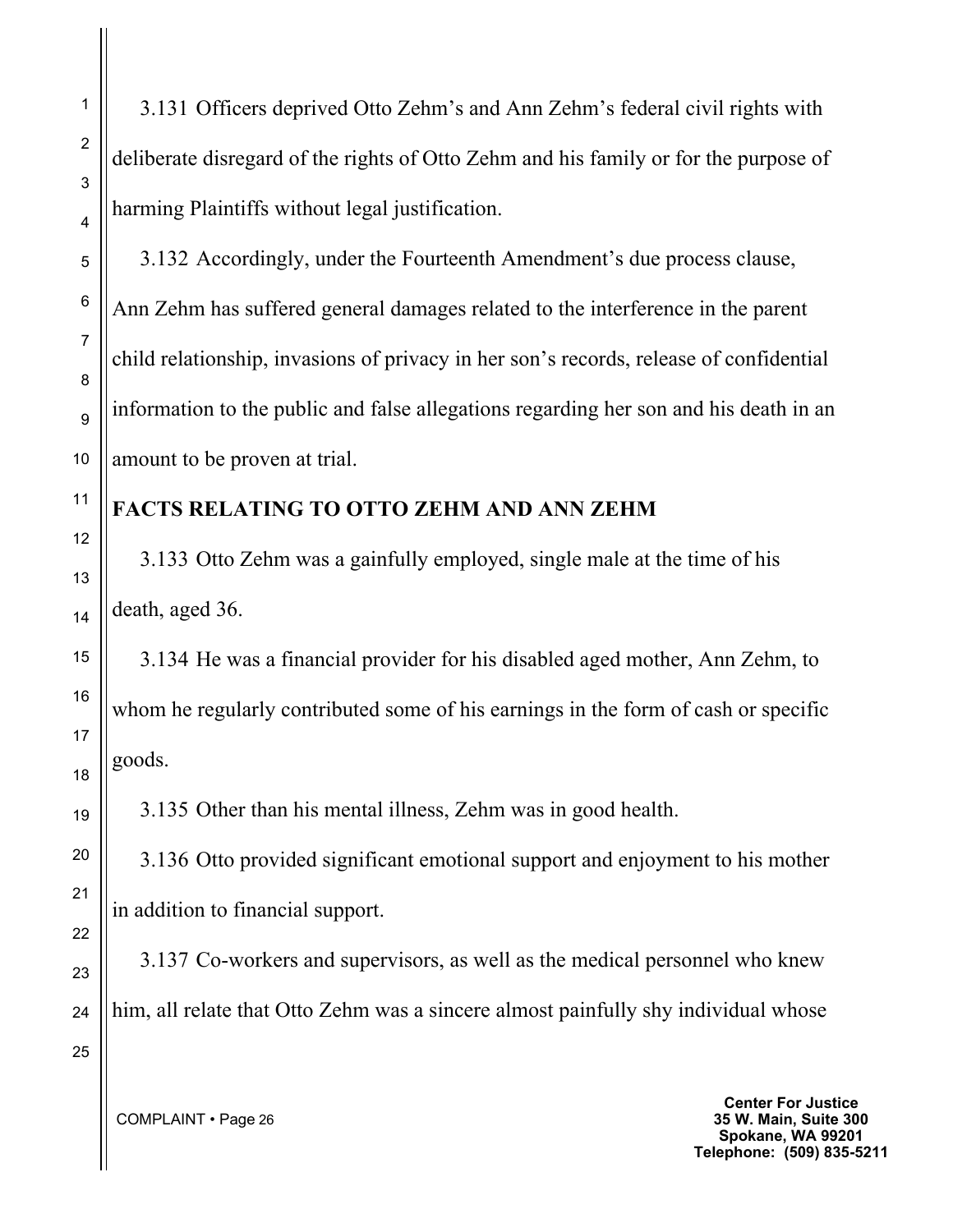manner was submissive and never physically aggressive. When not taking his medications, Zehm retreated further into his shyness.

#### **FEDERAL CLAIMS FOR RELIEF**

## **Violations of Title 42, United States Code § 1983**

4.1 Defendants' conduct constitutes the deprivation of Otto Zehm's federally protected rights under color of law, i.e., unreasonable seizure, deadly force, and in-custody homicide of Otto Zehm in violation of the Fourth Amendment to the Constitution of the United States. As a result of this conduct Defendants caused Otto Zehm to experience fear, great physical pain during his struggle with police, and ultimately loss of his life. This claim is made on behalf of the Estate of Otto Zehm.

4.2 Defendants' conduct constitutes a conspiracy to deprive Otto Zehm of his federally protected rights under color of law, i.e., a plan or agreement between more than one person to violate Otto Zehm and Ann Zehm's civil rights, with at least one overt act in furtherance of that plan. . As a result of this conduct Defendants caused Otto Zehm to experience fear, great physical pain during his struggle with police, and ultimately loss of his life. This claim is made on behalf of the Estate of Otto Zehm.

25

 COMPLAINT • Page 27 **Center For Justice 35 W. Main, Suite 300 Spokane, WA 99201 Telephone: (509) 835-5211** 4.3 Defendants' conduct constitutes a deprivation of federally protected rights under color of law, i.e., unreasonable seizure, deadly force, and resulting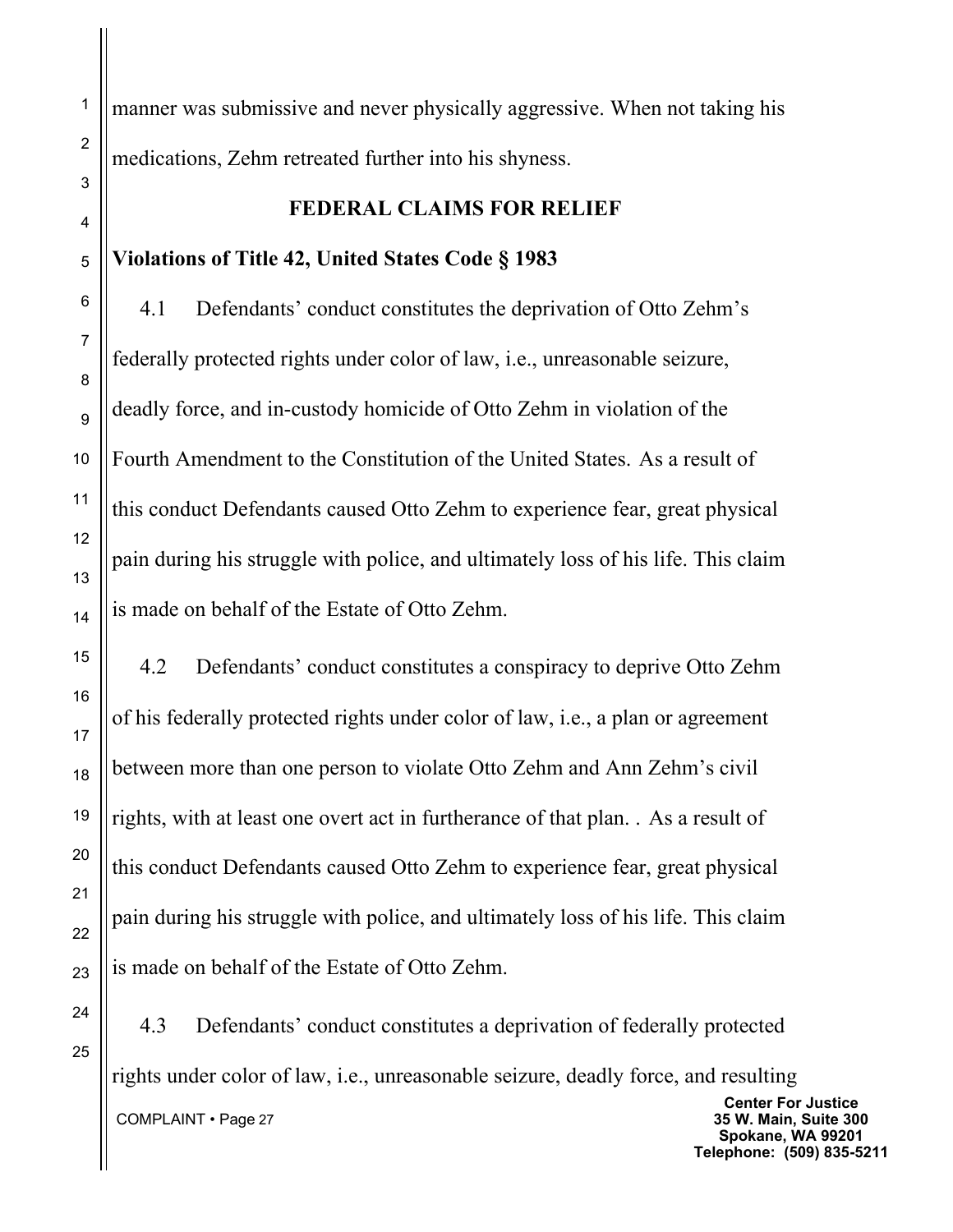in-custody homicide of Otto Zehm in violation of the Fourth Amendment to the Constitution of the United States. As a result of this conduct, Defendants caused Plaintiff Ann Zehm to suffer the loss of financial and emotional support and association of her son Otto Zehm. This claim is made on behalf of Ann Zehm under the Fourteenth Amendment's due process clause.

4.4 Defendants' conduct deprived Otto Zehm and his Estate of federal constitutional and statutory privacy rights regarding his medical condition and treatment.

4.5 Defendants deprived Otto Zehm, his Estate, and his mother important property/privacy interests secured by state law regarding confidential employment, medical, autopsy and police investigatory records without due process of law secured by the Fourteenth Amendment.

4.6 All of Defendants actions deprived Otto Zehm, his estate, and his mother of their rights to liberty, privacy, the right to petition for governmental redress of grievances and due process were made either intentionally, recklessly and/or with deliberate indifference subjecting defendants to liability under 42 USC § 1983 and/or § 1985.

4.7 Defendants' actions in depriving or seeking to interfere with the rights set forth in Paragraphs 4.1 through 4.6 were substantially motivated and/or caused by

COMPLAINT • Page 28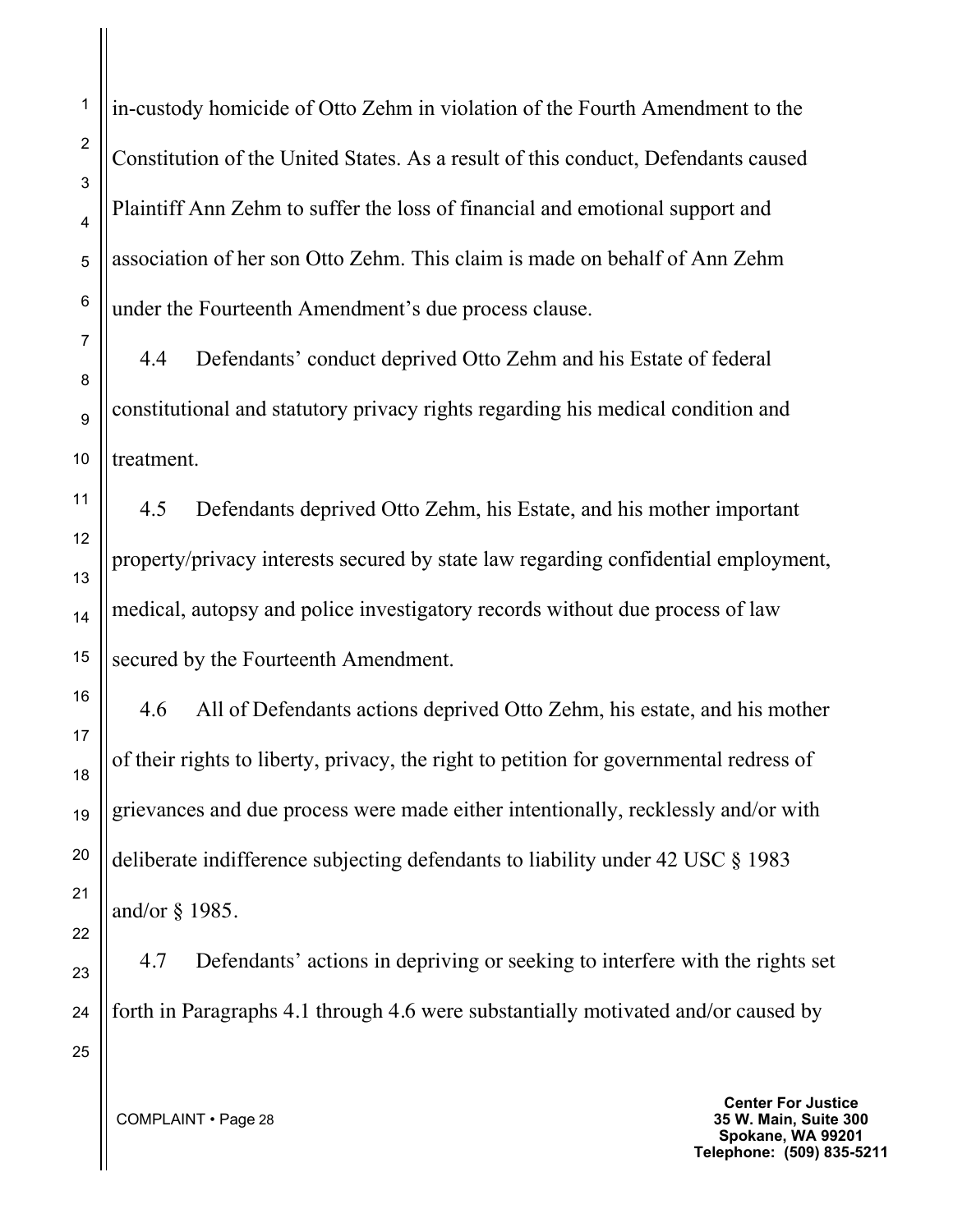Defendants' retaliatory motives that sought to punish or chill the exercise of said rights by Plaintiff Otto Zehm and/or his mother Ann Zehm.

4.8 Defendants' actions in violating the federal civil rights set forth in Paragraphs 4.1 through 4.6 were done intentionally, maliciously, wantonly, oppressively, and/or with reckless indifference subjecting the non-municipal defendants to liability for punitive damages in an amount to be proven at trial.

4.9 Defendants acted with a common purpose with knowledge of what they were each doing and contributed to legal injuries that are often difficult to divide and Defendants are therefore jointly and severally liable for all remedies except for punitive damages.

25

1

2

3

4

5

6

7

8

9

10

11

12

///

///

///

///

///

///

///

///

///

COMPLAINT • Page 29